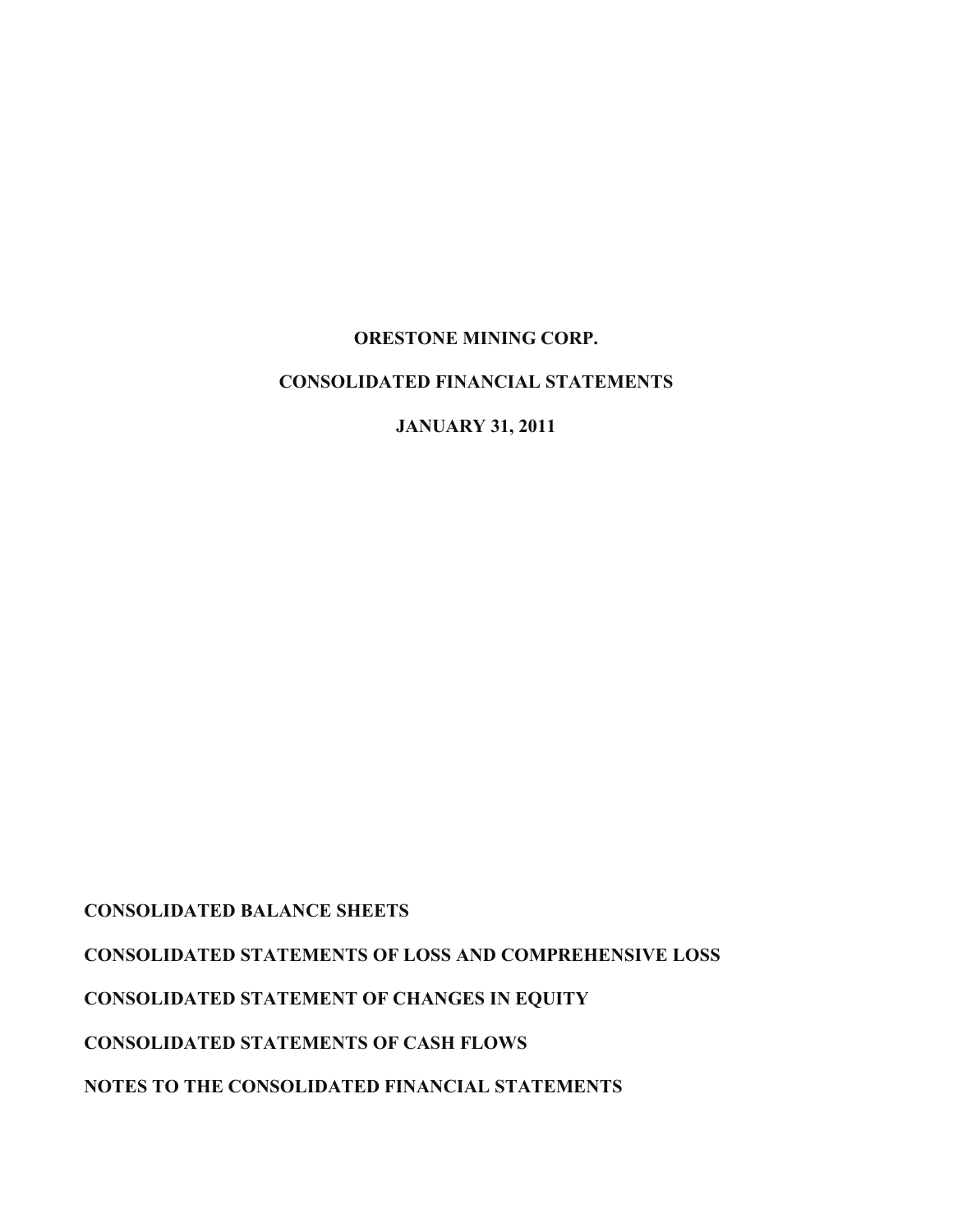

### **INDEPENDENT AUDITORS' REPORT**

To the Shareholders of Orestone Mining Corp.

We have audited the accompanying consolidated financial statements of Orestone Mining Corp., which comprise the consolidated balance sheets as at January 31, 2011 and 2010, and the consolidated statements of loss and comprehensive loss, changes in shareholders' equity and cash flows for the years then ended, and a summary of significant accounting policies and other explanatory information.

### **Management's Responsibility for the Consolidated Financial Statements**

Management is responsible for the preparation and fair presentation of these consolidated financial statements in accordance with Canadian generally accepted accounting principles, and for such internal control as management determines is necessary to enable the preparation of consolidated financial statements that are free from material misstatement, whether due to fraud or error.

#### **Auditor's Responsibility**

Our responsibility is to express an opinion on these consolidated financial statements based on our audits. We conducted our audits in accordance with Canadian generally accepted auditing standards. Those standards require that we comply with ethical requirements and plan and perform the audit to obtain reasonable assurance about whether the consolidated financial statements are free from material misstatement.

An audit involves performing procedures to obtain audit evidence about the amounts and disclosures in the consolidated financial statements. The procedures selected depend on the auditor's judgment, including the assessment of the risks of material misstatement of the consolidated financial statements, whether due to fraud or error. In making those risk assessments, the auditor considers internal control relevant to the entity's preparation and fair presentation of the consolidated financial statements in order to design audit procedures that are appropriate in the circumstances, but not for the purpose of expressing an opinion on the effectiveness of the entity's internal control. An audit also includes evaluating the appropriateness of accounting policies used and the reasonableness of accounting estimates made by management, as well as evaluating the overall presentation of the consolidated financial statements.

We believe that the audit evidence that we have obtained in our audits is sufficient and appropriate to provide a basis for our audit opinion.

### **Opinion**

In our opinion, the consolidated financial statements present fairly, in all material respects, the financial position of Orestone Mining Corp. as at January 31, 2011 and 2010, and the results of its operations and its cash flows for the years then ended in accordance with Canadian generally accepted accounting principles.

#### **Emphasis of Matter**

Vancouver, Canada

Without qualifying our opinion, we draw attention to Note 1 in the consolidated financial statements which describe certain conditions that give rise to doubt about the entity's ability to continue as a going concern. These consolidated financial statements do not include any adjustments that might result from the outcome of this uncertainty.

*"DMCL"*

# **DALE MATHESON CARR-HILTON LABONTE LLP CHARTERED ACCOUNTANTS**

May 31, 2011Vancouver (Head Office) Suite 1500 - 1140 West Pender Street, Vancouver, B.C., Canada V6E 4G1, Tel: 604 687 4747 . Fax: 604 689 2778 - Main Reception South Surrey Suite 301 - 1656 Martin Drive, White Rock, B.C., Canada V4A 6E7, Tel: 604 531 1154 . Fax: 604 538 2613 Suite 700 - 2755 Lougheed Highway, Port Coquitlam, B.C., Canada V3B 5Y9, Tel: 604 941 8266 . Fax: 604 941 0971 **Port Coguitlam**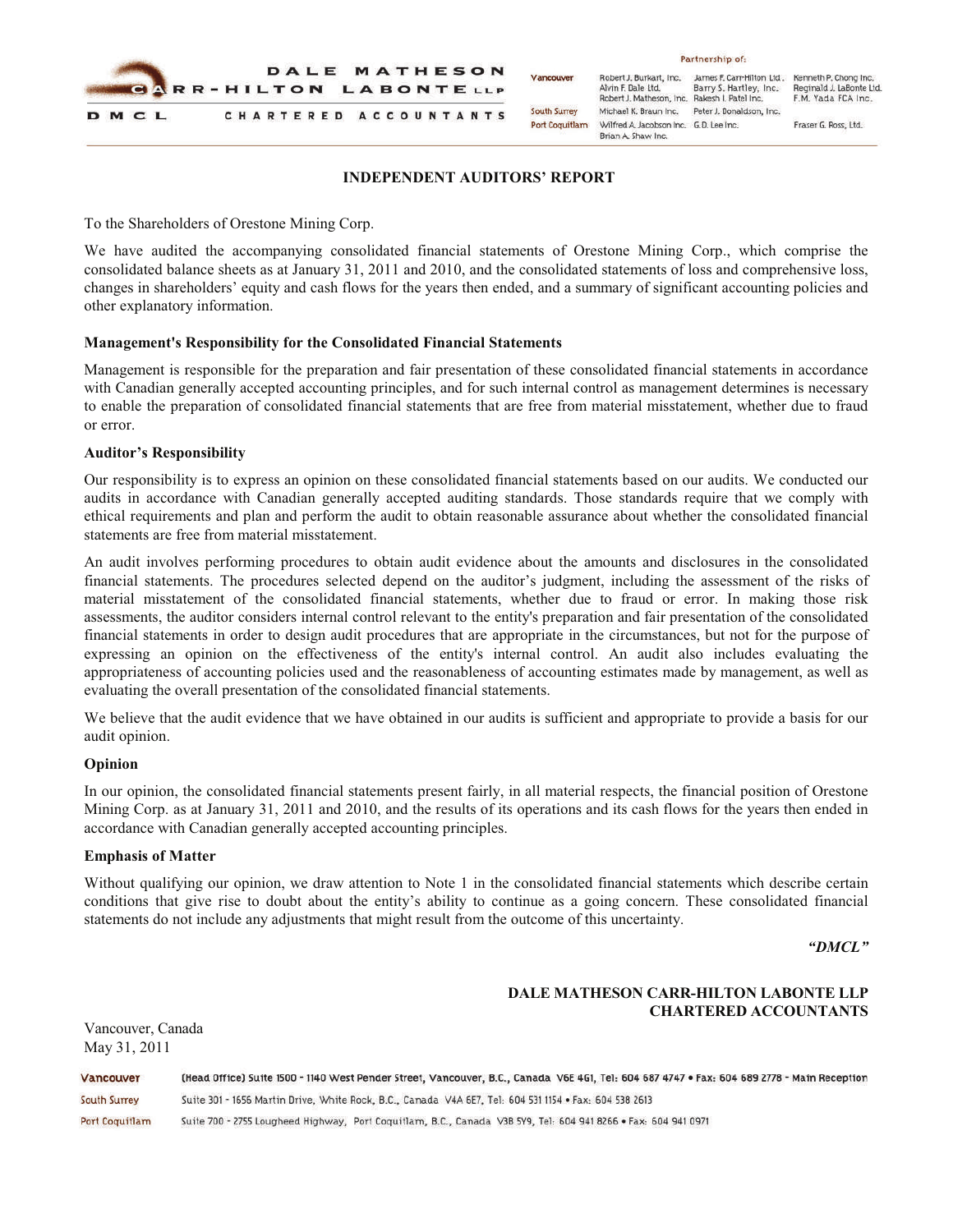# **ORESTONE MINING CORP.** CONSOLIDATED BALANCE SHEETS AS AT JANUARY 31

|                                                                                                                                                  |              | 2011                                              |              | 2010                                   |
|--------------------------------------------------------------------------------------------------------------------------------------------------|--------------|---------------------------------------------------|--------------|----------------------------------------|
| <b>ASSETS</b>                                                                                                                                    |              |                                                   |              |                                        |
| <b>Current</b><br>Cash<br>Receivables (Note 5)<br>Mineral tax credit recoverable (Note 5)<br>Prepaids                                            | $\mathbb{S}$ | 21,646<br>83,500<br>76,082<br>2,835               | \$           | 29,350<br>2,769<br>28,582              |
| <b>Equipment</b> (Note 3)<br>Mineral properties and deferred exploration costs (Note 5)<br>Deposits (Note 5)<br><b>Reclamation bond</b> (Note 5) |              | 184,063<br>3,981<br>2,728,843<br>17,500<br>29,000 |              | 60,701<br>5,664<br>2,146,095<br>81,048 |
|                                                                                                                                                  | $\mathbb S$  | 2,963,387                                         | \$           | 2,293,508                              |
| <b>LIABILITIES</b><br><b>Current</b><br>Accounts payable and accrued liabilities                                                                 | $\mathbb{S}$ | 233,785                                           | $\mathbb{S}$ | 110,623                                |
| Due to related parties (Note 7)<br>Loans payable (Note 6)                                                                                        |              | 178,070                                           |              | 225,000                                |
|                                                                                                                                                  |              | 411,855                                           |              | 335,623                                |
| <b>SHAREHOLDERS' EQUITY</b><br>Share capital (Note 8)<br>Contributed surplus (Note 8)<br>Deficit                                                 |              | 3,675,979<br>5,270<br>(1, 129, 717)               |              | 2,540,989<br>(583, 104)                |
|                                                                                                                                                  | $\mathbb{S}$ | 2,551,532<br>2,963,387                            | \$           | 1,957,885<br>2,293,508                 |

# **Nature and continuance of operations** (Note 1) **Commitments** (Note 5)

# **Approved on behalf of the Board:**

| "Jose Pinedo" | Director | "Michael Tulumello" | Director |
|---------------|----------|---------------------|----------|
| Jose Pinedo   |          | Michael Tulumello   |          |

The accompanying notes are an integral part of these consolidated financial statements.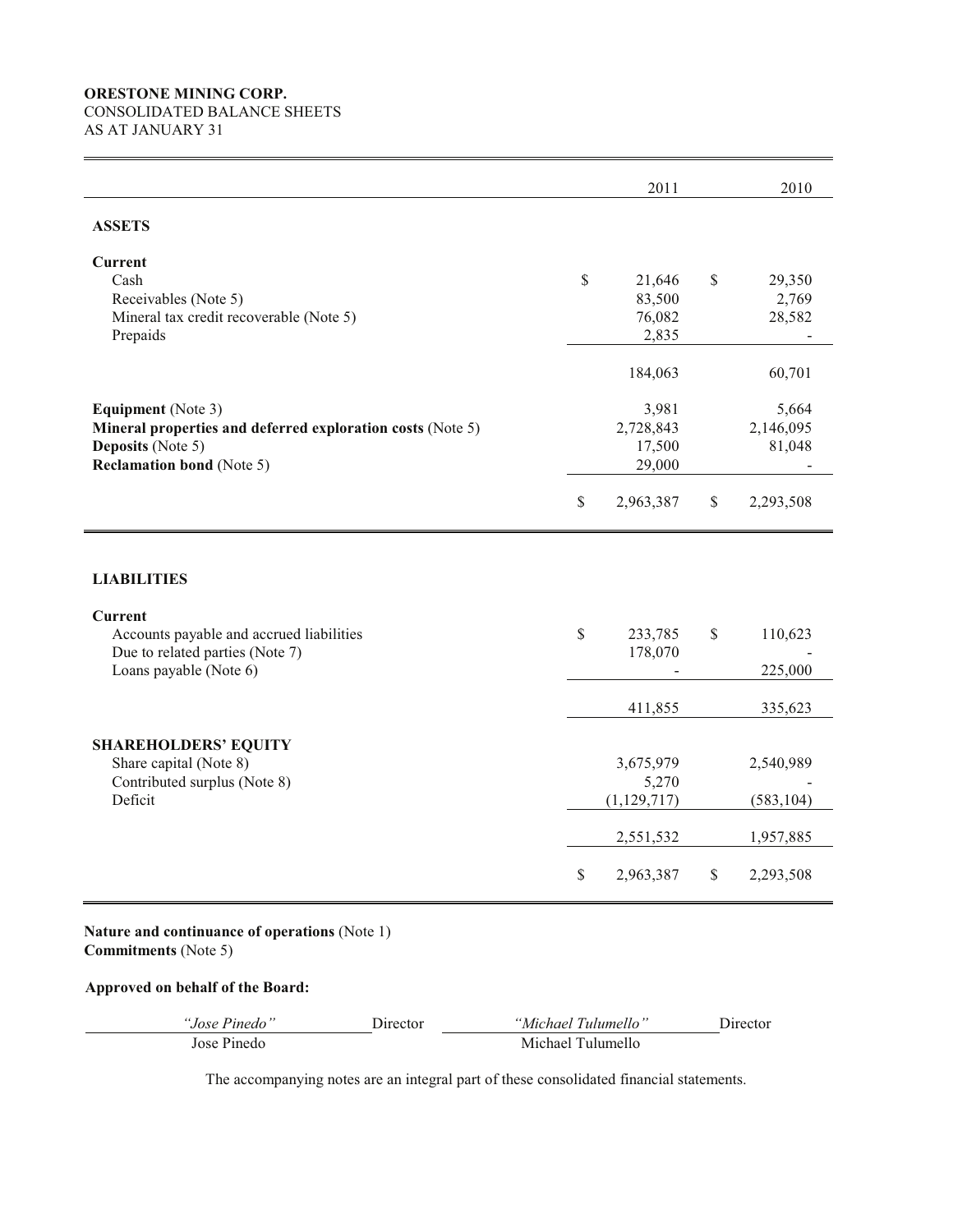# **ORESTONE MINING CORP.** CONSOLIDATED STATEMENTS LOSS AND COMPREHENSIVE LOSS FOR THE YEARS ENDED JANUARY 31

|                                                  | 2011          |              | 2010       |
|--------------------------------------------------|---------------|--------------|------------|
| <b>EXPENSES</b>                                  |               |              |            |
| Amortization                                     | \$<br>1,683   | \$           | 13,275     |
| Consulting (Note 7)                              | 54,934        |              |            |
| Filing fees                                      | 29,191        |              |            |
| Investor relations                               | 5,069         |              |            |
| Management fees (Note 7)                         | 109,238       |              | 4,628      |
| Office, rent and miscellaneous                   | 31,075        |              | 32,675     |
| Professional fees                                | 248,075       |              | 91,587     |
| <b>LOSS BEFORE OTHER ITEMS AND INCOME TAX</b>    | 479,265       |              | 142,165    |
| <b>OTHER ITEMS</b>                               |               |              |            |
| Interest income                                  |               |              | 5,697      |
| Gain on settlement of loan payable (Note 6)      | 17,500        |              |            |
| Termination fees (Note 8)                        |               |              | (25,000)   |
| <b>LOSS BEFORE INCOME TAX</b>                    |               |              |            |
|                                                  | 461,765       |              |            |
| <b>FUTURE INCOME TAX EXPENSE (Note 10)</b>       | 84,848        |              |            |
|                                                  |               |              |            |
| <b>NET LOSS AND COMPREHENSIVE LOSS</b>           | \$<br>546,613 | $\mathbb{S}$ | 161,468    |
|                                                  |               |              |            |
| <b>LOSS PER COMMON SHARE - BASIC AND DILUTED</b> | \$<br>(0.01)  | \$           | (0.00)     |
|                                                  |               |              |            |
| <b>WEIGHTED AVERAGE NUMBER OF COMMON SHARES</b>  |               |              |            |
| <b>OUTSTANDING - BASIC AND DILUTED</b>           | 40,175,757    |              | 22,568,581 |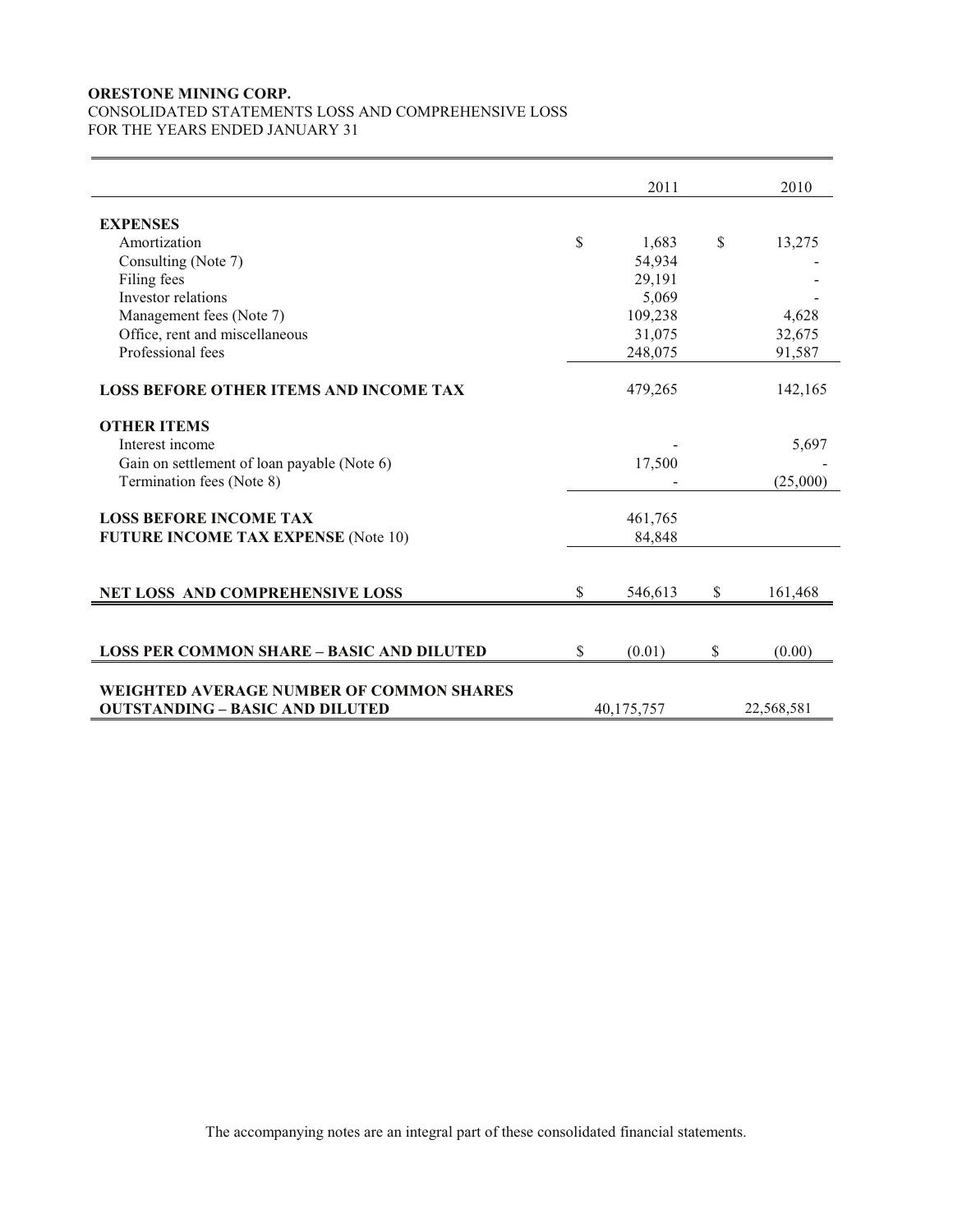| ORESTONE MINING CORP. | STATEMENT OF CHANGES IN EQUITY | FOR THE YEARS ENDED JANUARY 31, 2010 AND 2011 |
|-----------------------|--------------------------------|-----------------------------------------------|
|                       |                                |                                               |

|                                                               | Number       | Share       | Received in<br>Subscriptions | Contributed |                          | Total Shareholders' |
|---------------------------------------------------------------|--------------|-------------|------------------------------|-------------|--------------------------|---------------------|
|                                                               | of Shares    | Capital     | Advance                      | Surplus     | Deficit                  | Equity              |
|                                                               |              |             |                              |             |                          |                     |
| Balance as at January 31, 2009                                | 12,532,800   | \$1,985,527 | \$15,200                     | ∽           | \$(421,636)              | 1,579,091<br>S      |
| Shares issued                                                 |              |             |                              |             |                          |                     |
| For cash                                                      | 4,820,920    | 247,674     | (15,200)                     |             |                          | 232,474             |
| For mineral property                                          | 170,000      | 8,500       |                              |             |                          | 8,500               |
| For finder's fees                                             | 1,303,750    | 191,750     |                              |             |                          | 191,750             |
| For termination fee                                           | 312,500      | 25,000      |                              |             |                          | 25,000              |
| For debt settlement                                           | 3,428,611    | 274,288     |                              |             |                          | 274,288             |
| Share issue costs                                             |              | (191, 750)  |                              |             |                          | (191, 750)          |
| Net loss                                                      |              |             |                              |             | (161, 468)               | 161,468             |
|                                                               |              |             |                              |             |                          |                     |
| Balance as at January 31, 2010                                | 22,568,581   | 2,540,989   |                              |             | (583, 104)               | 1,957,885           |
| Recapitalization transactions                                 |              |             |                              |             |                          |                     |
| Equity accounts of Orestone                                   | 24,861,332   | 1,677,983   |                              | 1,068,386   | (559, 571)               | 2,186,798           |
| Elimination of Orestone's equity accounts                     |              | (1,677,983) |                              | (1,068,386) | 559,571                  | (2,186,798)         |
| Shares acquired by legal parent                               | (22,568,581) |             |                              |             |                          |                     |
| Shares issued on reverse take-over                            | 22,568,581   | 1,118,760   |                              |             |                          | 1,118,760           |
| Shares issued                                                 |              |             |                              |             |                          |                     |
| For mineral properties (Note 5)<br>For finder's fees (Note 4) | 200,000      | 14,000      |                              |             |                          | 14,000              |
|                                                               | 200,000      | 10,000      |                              | 5,270       |                          | 15,270              |
| For debt settlement (Note 6)                                  | 250,000      | 7,500       |                              |             |                          | 7,500               |
| Share issue costs                                             |              | 15,270      |                              |             |                          | (15.270)            |
| Net loss                                                      |              |             |                              |             | (546, 613)               | (546, 613)          |
|                                                               |              |             |                              |             |                          |                     |
| Balance as at January 31, 2011                                | 48,079,913   | \$3,675,979 | ∽                            | Ø           | $5,270$ \$ $(1,129,717)$ | \$2,551,532         |
|                                                               |              |             |                              |             |                          |                     |

The accompanying notes are an integral part of these consolidated financial statements. The accompanying notes are an integral part of these consolidated financial statements.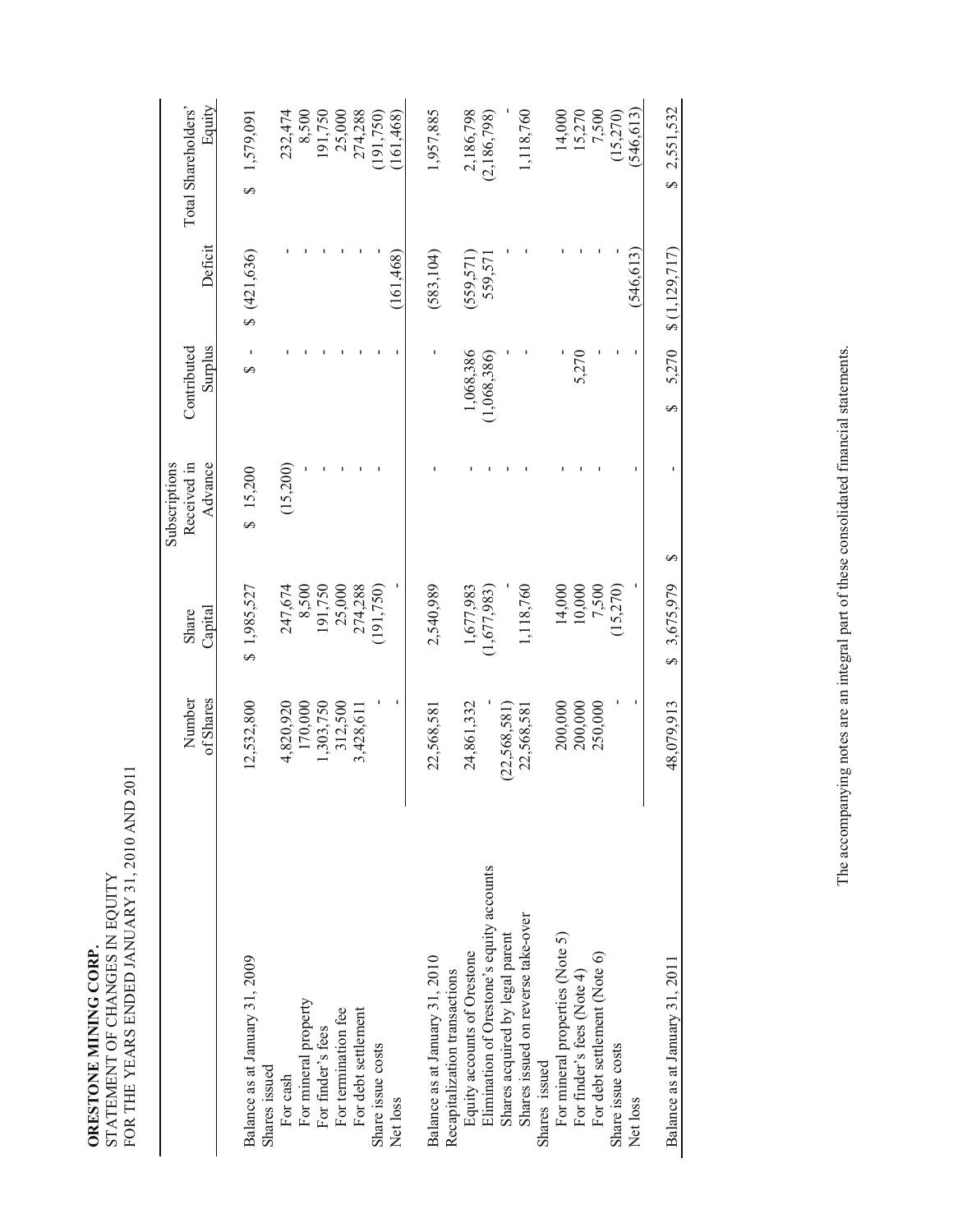# **ORESTONE MINING CORP.**

STATEMENTS OF CASH FLOWS

FOR THE YEARS ENDED JANUARY 31

|                                                              | 2011             | 2010             |
|--------------------------------------------------------------|------------------|------------------|
| <b>CASH FLOWS FROM OPERATING ACTIVITIES</b>                  |                  |                  |
| Net loss                                                     | \$<br>(546, 613) | \$<br>(161, 468) |
| Non-cash operating items:                                    |                  |                  |
| Amortization                                                 | 1,683            | 13,275           |
| Foreign exchange                                             |                  | (743)            |
| Accrued interest                                             |                  | 3,333            |
| Termination of agreement                                     |                  | 25,000           |
| Gain on settlement of debt                                   | (17,500)         |                  |
| Future income tax                                            | 84,848           |                  |
| Changes in non-cash working capital items:                   |                  |                  |
| Receivables                                                  | 61,164           | (2,769)          |
| Mining tax credit recoverable                                |                  | 444,394          |
| Prepaids                                                     | (1,960)          |                  |
| Accounts payable and accrued liabilities                     | 55,743           | (319, 894)       |
| Due to related parties                                       | 119,555          | (58, 910)        |
| Net cash used in operating activities                        | (243,080)        | (57, 782)        |
| <b>CASH FLOWS FROM INVESTING ACTIVITIES</b>                  |                  |                  |
| Cash acquired in reverse take-over                           | 439,419          |                  |
| Mineral property                                             | (209, 043)       | (295, 123)       |
| Reclamation bond                                             | 5,000            |                  |
| Deposits                                                     |                  | (63, 548)        |
| Net cash provided by (used in) investing activities          | 235,376          | (358, 671)       |
| <b>CASH FLOWS FROM FINANCING ACTIVITIES</b>                  |                  |                  |
| Proceeds from issuance of common shares                      |                  | 232,474          |
| Loans payable                                                |                  | 200,000          |
| Net cash provided by financing activities                    |                  | 432,474          |
| <b>CHANGE IN CASH</b>                                        | (7,704)          | 16,021           |
| <b>CASH, BEGINNING</b>                                       | 29,350           | 13,329           |
| <b>CASH, ENDING</b>                                          | \$<br>21,646     | \$<br>29,350     |
| Supplemental disclosures with respect to cash flows (Note 9) |                  |                  |
| Cash paid during the year for interest                       | \$               | \$               |
| Cash paid during the year for income taxes                   | \$               | \$               |

The accompanying notes are an integral part of these consolidated financial statements.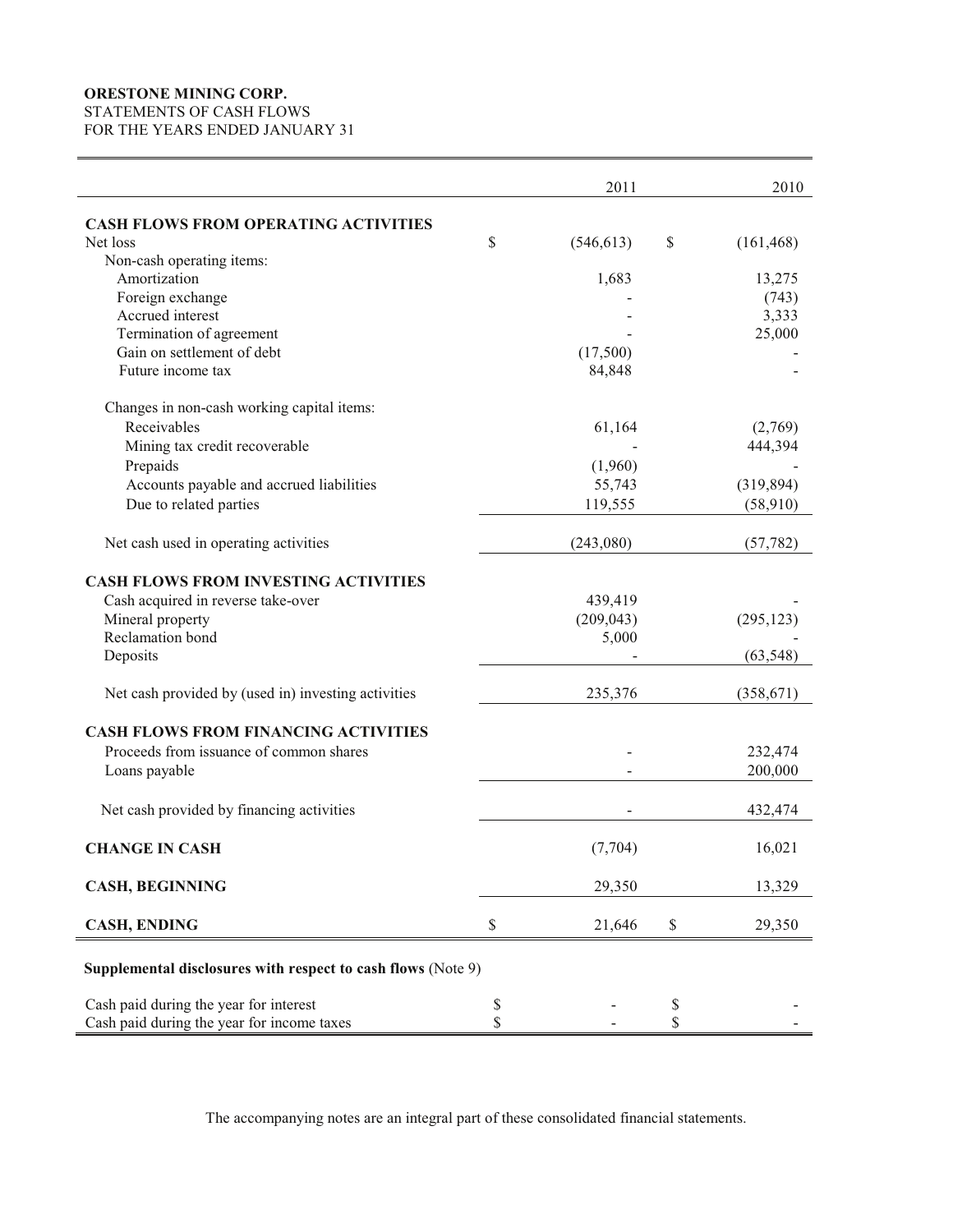### **1. NATURE AND CONTINUANCE OF OPERATIONS**

Orestone Mining Corp. ("Orestone") was incorporated under the Business Corporations Act (British Columbia) on April 30, 2007. On February 19, 2008, the Company completed its Initial Public Offering (the "Offering") and commenced trading on the TSX Venture Exchange (the "Exchange") on March 11, 2008.

Pursuant to an Arrangement Agreement (the "Agreement") dated March 15, 2010 as amended on April 30, 2010 and completed on June 3, 2010, Orestone, through its wholly-owned subsidiary 0875639 BC Ltd. ("0875639"), acquired all of the issued and outstanding shares of Intuitive Exploration Inc. ("NTE"), an arm's length private British Columbia company. Pursuant to the Agreement, NTE and 0875639 merged to form Amalco, a wholly-owned subsidiary of Orestone, which changed its name to Intuitive Exploration Inc. ("Intuitive"). The transaction, completed by way of share exchange, resulted in a reverse takeover ("RTO") of Orestone. Accordingly, under the principles applicable to these transactions, it is considered to be a capital transaction by Intuitive, whereby Intuitive, legally the Company's wholly-owned subsidiary, has acquired the assets and liabilities of Orestone and is considered to be the continuing entity for accounting purposes. Therefore, for the purposes of these consolidated financial statements, the "Company" is defined as the combined entity post RTO. See Note 4.

These consolidated financial statements have been prepared on a going concern basis which assumes that the Company will be able to realize its assets and discharge its liabilities in the normal course of business for the foreseeable future. The continuing operations of the Company are dependent upon its ability to raise adequate financing to develop its mineral properties, and to commence profitable operations in the future. To date the Company has not generated any significant revenues and is considered to be in the exploration stage.

Management's plan includes continuing to pursue additional sources of financing through equity offerings, seeking joint venture partners to fund exploration, monitoring exploration activity and reducing overhead costs. As a result of the implementation, management expects that the Company will have sufficient capital to fund operations and keep its mineral properties in good standing for the upcoming fiscal year. Further discussion of liquidity risk has been disclosed in Notes 11 and 12.

These financial statements do not include any adjustments relating to the recoverability and classification of recorded asset amounts and classification of liabilities that might be necessary should the Company be unable to continue in existence.

|                                       | <b>201</b>                     |     | 2010                     |
|---------------------------------------|--------------------------------|-----|--------------------------|
| Deficit<br>Working capital deficiency | $\{(1,129,717)\}$<br>(227,792) | - S | (583, 104)<br>(274, 922) |

### **2. SIGNIFICANT ACCOUNTING POLICIES**

#### **Basis of presentation**

These financial statements have been prepared in accordance with Canadian generally accepted accounting principles ("GAAP") and are presented in Canadian dollars.

### **Basis of consolidation**

These consolidated financial statements include the accounts of the Company and its wholly-owned subsidiary, Intuitive Exploration USA Inc., incorporated in the state of Colorado on April 29, 2008 and those of Orestone Mining Corp. from the date of the RTO. Significant intercompany balances and transactions have been eliminated upon consolidation.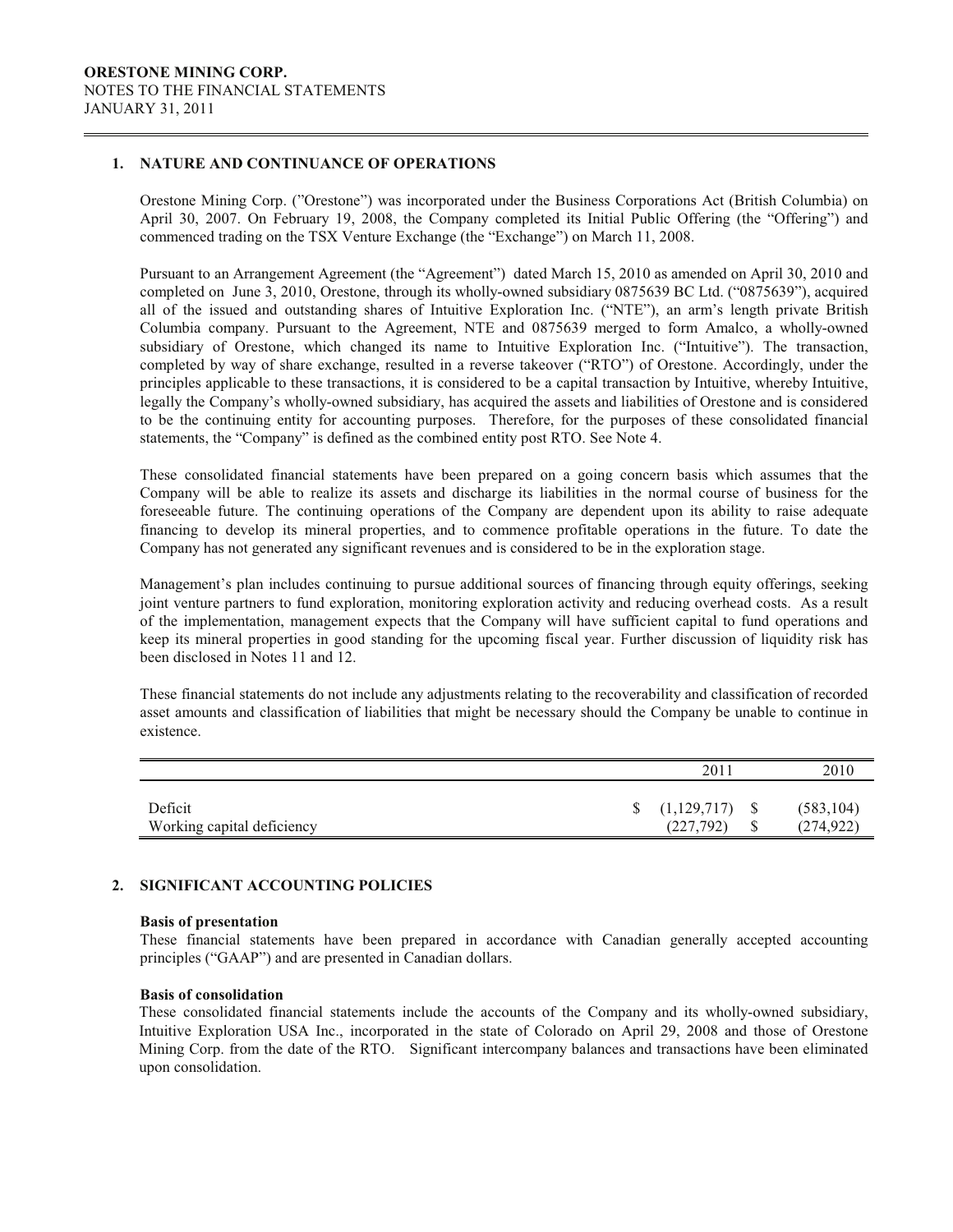#### **Joint venture accounting**

A portion of the Company's exploration activities is conducted jointly with others when the Company enters into agreements that provide for specific percentage interests in mineral properties. Joint venture accounting, which reflects the Company's proportionate interest in a joint venture, is applied by the Company when the parties enter into formal comprehensive agreements for ownership and mining participation terms.

### **Foreign currency translation**

Foreign denominated monetary assets and liabilities are translated to their Canadian dollar equivalents using foreign exchange rates that prevailed at the balance sheet date. Non-monetary items are translated at historical exchange rates, except for items carried at market value, which are translated at the rate of exchange in effect at the balance sheet dates. Revenue and expenses are translated at average rates of exchange during the period. Exchange gains or losses arising on foreign currency translation are included in the determination of operating results for the year.

### **Use of estimates**

The preparation of financial statements in conformity with Canadian GAAP requires management to make estimates and assumptions that affect the reported amount of assets and liabilities and disclosure of contingent assets and liabilities at the date of the financial statements and the reported amount of revenues and expenses during the period. Significant areas requiring the use of management estimates relate to the determination of impairment of mineral property interests, going concern assessments, future tax rates used to determine future income taxes, determining the fair values of financial instruments, stock based payments and asset retirement obligations. Where estimates have been used financial results as determined by actual events could differ from those estimates.

## **Equipment**

Equipment is recorded at cost with amortization being provided on the declining balance basis at the following rates per annum:

| Equipment          | 20%     |
|--------------------|---------|
| Computer equipment | 55%     |
| Computer software  | $100\%$ |

Additions are subject to the half-year rule in the year of acquisition.

### **Government exploration tax credit**

Mining exploration tax credits from the Government of British Columbia for certain exploration expenditures incurred in British Columbia are treated as a reduction of the exploration and development costs of the respective mineral property.

### **Mineral properties**

The Company records its interests in mineral properties and areas of geological interest at cost. All direct and indirect costs relating to the acquisition of these interests are capitalized on the basis of specific claim blocks or areas of geological interest until the properties to which they relate are placed into production, sold, or management has determined there to be an impairment. These costs will be amortized on the basis of units produced in relation to the proven reserves available on the related property following commencement of production. Mineral properties which are sold before that property reaches the production stage will have all revenues from the sale of the property credited against the cost of the property. Properties which have reached the production stage will have a gain or loss calculated based on the portion of that property sold.

The recorded cost of mineral exploration interests is based on cash paid, the value of share considerations and exploration and development costs incurred. The recorded amount may not reflect recoverable value as this will be dependent on the development program, the nature of the mineral deposit, commodity prices, adequate funding and the ability of the Company to bring its projects into production.

Management evaluates each mineral interest on a reporting period basis or as changes in events and circumstances warrant, and makes a determination based on exploration activity and results, estimated future cash flows and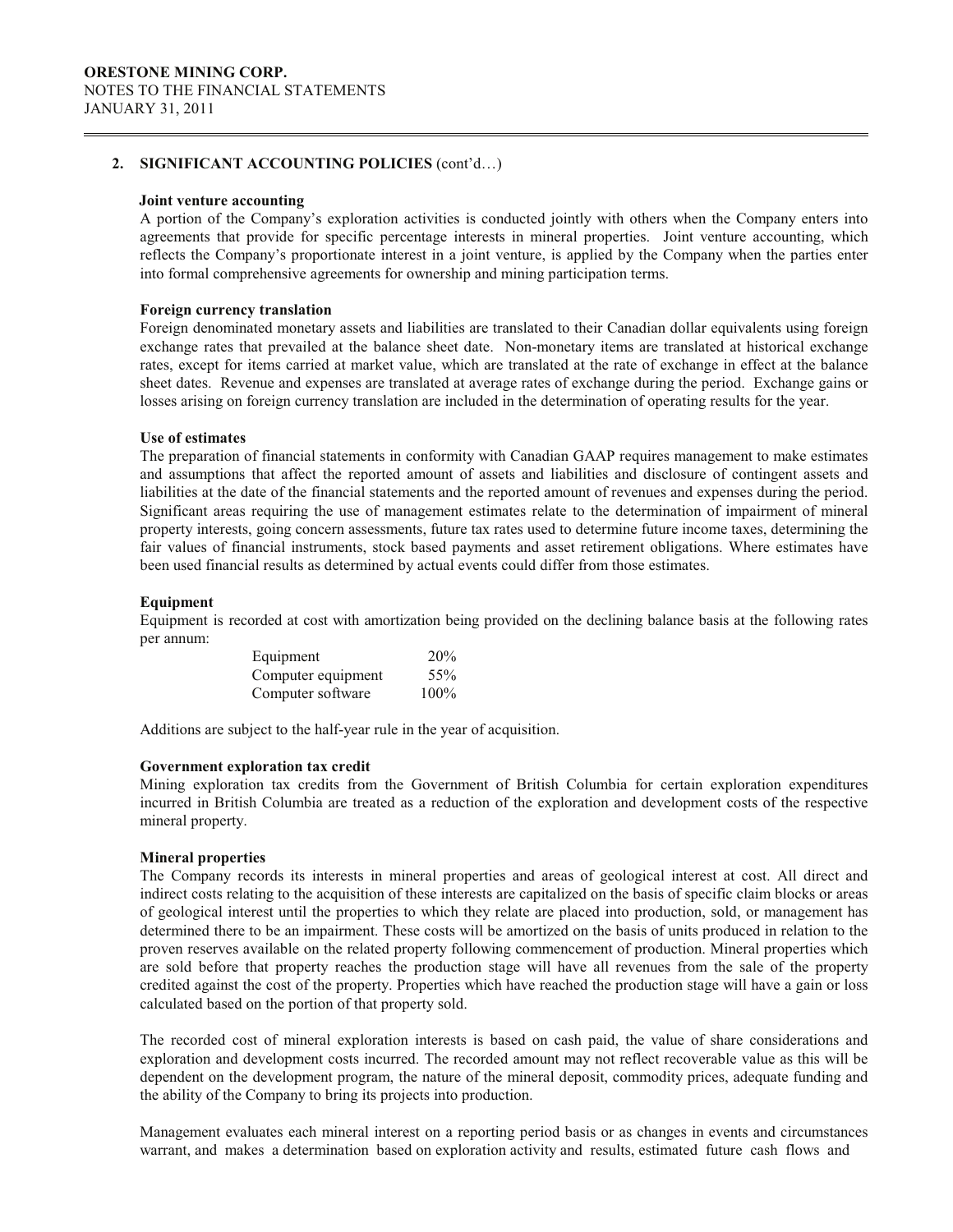### **Mineral properties** (cont'd…)

availability of funding as to whether costs are capitalized or charged to operations. Mineral property interests, where future cash flows are not reasonably determinable, are evaluated for impairment based on management's intentions and determination of the extent to which future exploration programs are warranted and likely to be funded.

### **Deferred exploration costs**

The Company defers all exploration costs relating to mineral properties and areas of geological interest until the properties to which they relate are placed into production, sold, abandoned or management has determined there to be an impairment. These costs will be amortized on the basis of units produced in relation to the estimated reserves available on the related property following commencement of production or written-off to operations in the period related properties are abandoned.

### **Values**

The amounts shown for mineral properties and deferred exploration costs represent costs incurred to date, and do not necessarily represent present or future values which are entirely dependent upon the economic recovery from production or from disposal.

### **Environmental protection and reclamation costs**

The Company's policy relating to environmental protection and land reclamation programmes is to charge to income during the period any costs incurred for environmental protection and land reclamation. At January 31, 2011, the Company estimated its material expenditures in this area and posted a \$29,000 reclamation bond (Note 5).

### **Asset retirement obligations**

The Company has adopted the Canadian Institute of Chartered Accountants ("CICA") Handbook Section 3110, "Asset Retirement Obligations"*.* This standard focuses on the recognition and measurement of liabilities related to obligations associated with the retirement of property, plant and equipment. Under this standard, these obligations are initially measured at fair value and subsequently adjusted for any changes resulting from the passage of time and revisions to either the timing or the amount of the original estimate of undiscounted cash flows. The asset retirement cost is to be capitalized to the related asset and amortized into earnings over time.

Mineral property related retirement obligations are capitalized as part of mineral property and deferred exploration costs and amortized over the estimated useful lives of the corresponding mineral properties.

#### **Impairment of long-lived assets**

The Company follows the recommendations of the CICA Handbook Section 3063, "Impairment of Long-Lived Assets". Section 3063 establishes standards for recognizing, measuring and disclosing impairment of long-lived assets held for use. The Company conducts its impairment test on long-lived assets when events or changes in circumstances indicate that the carrying amount may not be recoverable. An impairment is recognized when the carrying amount of an asset to be held and used exceeds the undiscounted future net cash flows expected from its use and disposal. If there is an impairment, the impairment amount is measured as the amount by which the carrying amount of the asset exceeds its fair value, calculated using discounted cash flows when quoted market prices are not available.

#### **Future income taxes**

Future income taxes are recorded using the asset and liability method whereby future tax assets and liabilities are recognized for the future tax consequences attributable to differences between the financial statement carrying amounts of assets and liabilities and their respective tax bases. Future tax assets and liabilities are measured using the enacted or substantively enacted tax rates expected to apply when the asset is realized or the liability settled. The effect on future tax assets and liabilities of a change in tax rates is recognized in income in the period that substantive enactment or enactment occurs. To the extent that the Company does not consider it more likely than not that a future tax asset will be recovered, it provides a valuation allowance against the excess.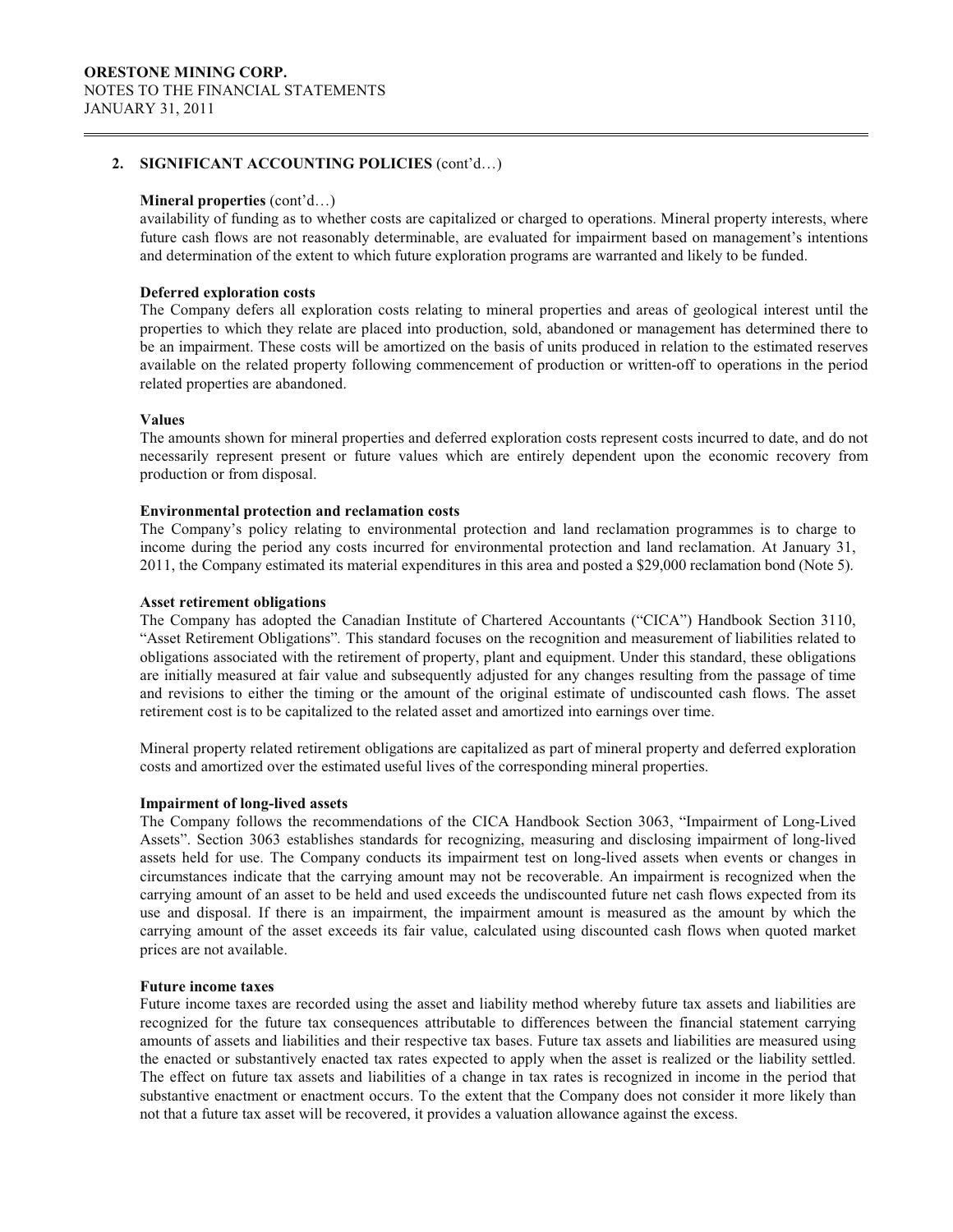### **Stock-based compensation**

The Company follows the accounting standards issued by the CICA Handbook Section 3870, "Stock-Based Compensation and Other Stock-Based Payments", which recommends the fair-value based method for measuring compensation costs. The Company determines the fair value of the stock-based compensation using the Black-Scholes option pricing model. Any consideration paid on the exercise of stock options is credited to share capital.

### **Loss per share**

The Company uses the treasury stock method to compute the dilutive effect of options, warrants and similar instruments. Under this method the dilutive effect on loss per share is recognized on the use of the proceeds that could be obtained upon exercise of options, warrants and similar instruments. It assumes that the proceeds would be used to purchase common shares at the average market price during the year.

Basic and diluted losses per common share are calculated using the weighted-average number of common shares outstanding during the year.

## **Comprehensive income (loss)**

The Company follows the CICA Handbook Section 1530, "Comprehensive Income". Section 1530 establishes standards for the reporting and presenting of comprehensive income (loss) which is defined as the change in equity from transaction and other events from non-owner sources. Other comprehensive income (loss) refers to items recognized in comprehensive income (loss) that are excluded from net income (loss). At January 31, 2011 and 2010, the Company had no significant items that caused other comprehensive income (loss) to be different than net income (loss).

### **Financial instruments**

The Company adopted the CICA Handbook Section 3855, "Financial Instruments – Recognition and Measurement". Section 3855 prescribes when a financial instrument is to be recognized on the balance sheet and at what amount. Under Section 3855, financial instruments must be classified into one of five categories: held-for-trading, held-tomaturity, loans and receivables, available-for-sale financial assets, or other financial liabilities. All financial instruments, including derivatives, are measured at the balance sheet date at fair value except for loans and receivables, held-to-maturity investments, and other financial liabilities which are measured at amortized cost.

The Company's financial instruments consist of cash, receivables, mineral tax credit recoverable, loans payable, accounts payable and due to related parties. Unless otherwise noted, it is management's opinion that the Company is not exposed to significant interest, currency, or credit risks arising from these financial instruments. The Company has made the following classifications for the financial instruments:

- (i) Cash held-for-trading; measured at fair value;
- (ii) Receivables and mineral tax credit receivable loans and receivables; measured at amortized cost;
- (iii) Accounts payable, loan payable and due to related parties other financial liabilities; recorded at amortized cost.

A net smelter royalty ("NSR") is a form of derivative financial instrument. The fair value of the Company's right to purchase a NSR is not determinable at the current stage of the Company's exploration program. Therefore, no value has been assigned by management.

The Company has determined that it does not have derivatives or embedded derivatives. The Company does not use any hedging instruments.

The Company adopted CICA Handbook Section 3862, "Financial Instruments – Disclosures" which was amended to include additional disclosure requirements about fair value measurements of financial instruments and to enhance liquidity disclosure. The additional fair value measurement disclosures include classification of financial inputs used in making the measurements, described as follows.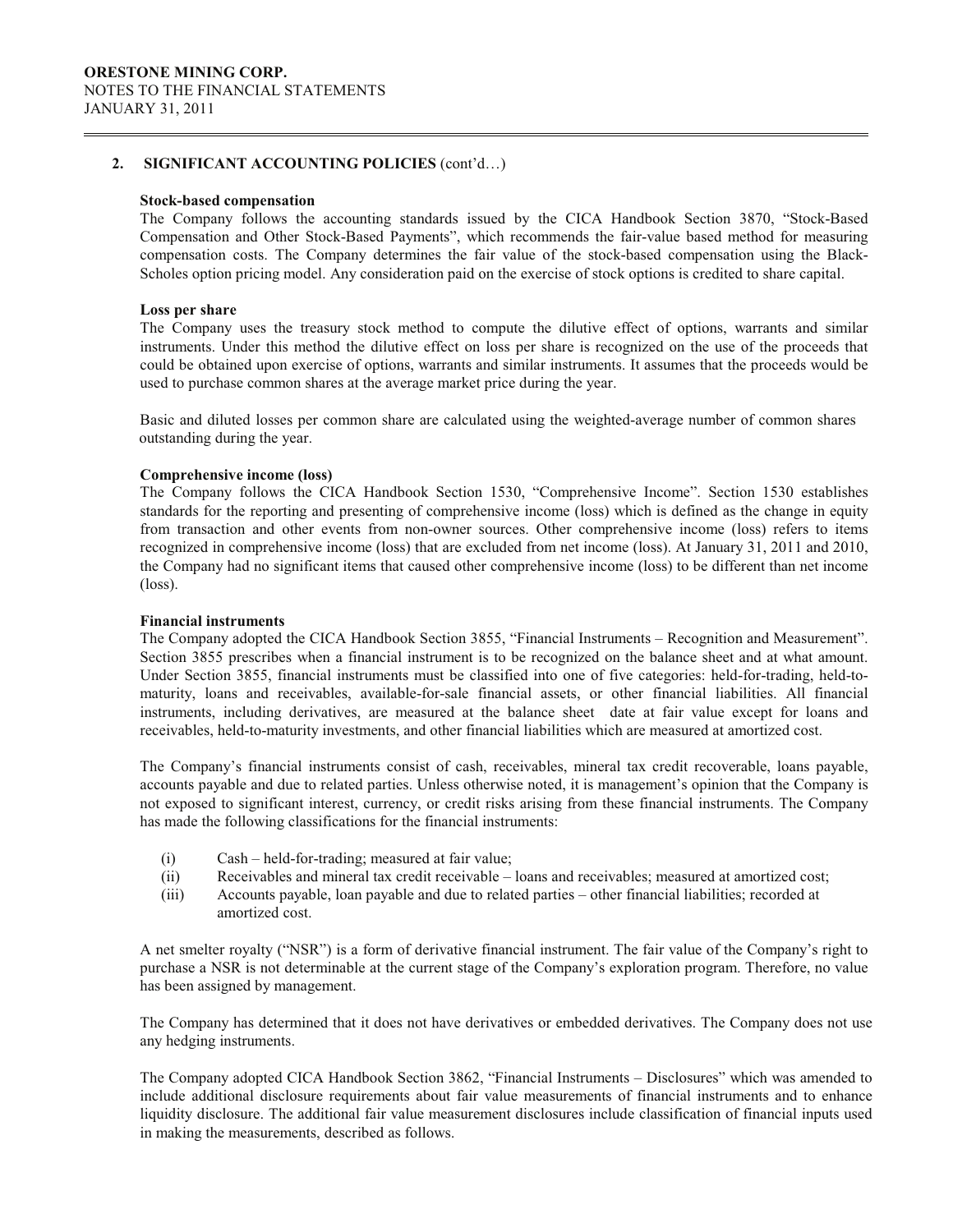#### **Financial instruments** (cont'd…)

Level 1 – Quoted prices (unadjusted) in active markets for identical assets and liabilities; Level 2 – Inputs other than quoted prices included in Level 1 that are observable for the asset or liability, either directly (i.e. as prices) or indirectly (i.e. derived from prices); and Level 3 - Inputs derived from valuation techniques that include inputs for the asset or liability that are not based on observable market data (unobservable inputs).

The Company has included the required disclosures in Note 11 to the consolidated financial statements.

### **Mining exploration costs**

In March 2009 the CICA approved EIC 174, "Mining Exploration Costs". The guidance clarified that an enterprise that has initially capitalized exploration costs has an obligation in the current and subsequent accounting periods to test such costs for recoverability whenever events or changes in circumstances indicate that its carrying amount may not be recoverable. The implementation of the recommendations of this new section has not had a material impact on the Company's consolidated financial statements.

### **Recent accounting pronouncements – Adopted**

## *"Business Combinations" – Section 1582, "Consolidated Financial Statements" – Section 1601 and "Non-Controlling Interests" – Section 1602*

In January 2009, the CICA issued Handbook Sections 1582 "Business Combinations", 1601 "Consolidated Financial Statements" and 1602 "Non-Controlling Interests" which replace CICA Handbook Sections 1581 "Business Combinations" and 1600 "Consolidated Financial Statements". Section 1582 establishes standards for the accounting for business combinations that is equivalent to the business combination accounting standard under IFRS. Section 1601 together with Section 1602 establishes standards for the preparation of consolidated financial statements. These sections are applicable for the Company's interim and annual financial statements for its fiscal year beginning on or after January 1, 2011. The Company has early adopted these Sections as permitted and all three Sections were adopted concurrently.

# **Recent accounting pronouncement – Not yet adopted**

# *International Financial Reporting Standards ("IFRS")*

In February 2008, the Canadian Accounting Standards Board confirmed that publicly accountable enterprises will be required to adopt IFRS for fiscal years beginning on or after January 1, 2011, with earlier adoption permitted. Accordingly, the conversion to IFRS will be applicable to the Company's reporting no later than in the first quarter of fiscal 2012, with restatement of comparative information presented. The conversion to IFRS will impact the Company's accounting policies, information technology and data systems, internal control over financial reporting, and disclosure controls and procedures. The transition may also impact business activities, such as foreign currency activities, certain contractual arrangements, capital requirements and compensation arrangements. The Company is currently evaluating the future impact of IFRS on its financial statements and will continue to invest in training and additional resources to ensure a timely conversion.

# **3. EQUIPMENT**

|                                    |   |                | 2011                        |          |                   |   |                |    | 2010                        |               |                   |
|------------------------------------|---|----------------|-----------------------------|----------|-------------------|---|----------------|----|-----------------------------|---------------|-------------------|
|                                    |   | Cost           | Accumulated<br>Amortization |          | Net Book<br>Value |   | Cost           |    | Accumulated<br>Amortization |               | Net Book<br>Value |
| Equipment<br>Computer<br>equipment | S | 4.049<br>7,998 | \$<br>1,586<br>6,480        | <b>S</b> | 2,463<br>1,518    | S | 4,049<br>7,998 | S  | 1,099<br>5,284              | <sup>\$</sup> | 2,950<br>2,714    |
|                                    |   | 12.047         | \$<br>8,066                 | S        | 3,981             |   | 12.047         | \$ | 6,383                       | S             | 5,664             |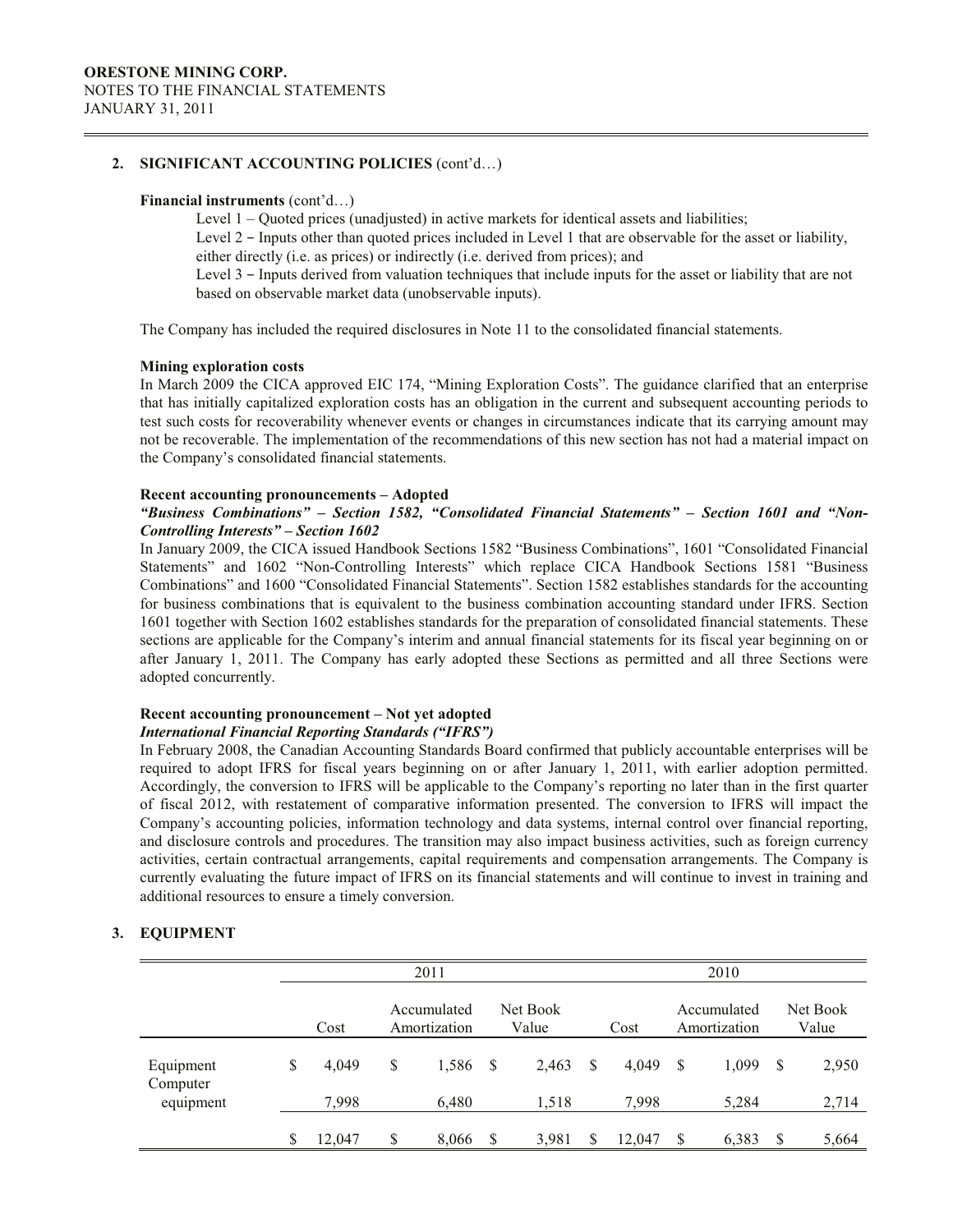### **4. ACQUISITION**

Pursuant to the Agreement (Note 1), the RTO was completed through the following share exchange:

- Each issued and outstanding common share of NTE was transferred to Orestone;
- Each shareholder of NTE was issued common shares of Orestone and was deemed to have their common shares of NTE cancelled;
- Each NTE shareholder received common shares of Orestone for transferring their common shares in NTE on a 1:1 basis;
- Each common share of NTE acquired by Orestone was transferred to 0875639, a wholly-owned subsidiary of Orestone, in exchange for common shares in 0875639 on a 1:1 basis.
- NTE and 0875639 amalgamated to form Intuitive.

As of June 3, 2010, upon completion of the transaction, Orestone is the parent of Intuitive. However, the transaction resulted in a composition of senior management such that Intuitive controls Orestone. Referred to as an RTO, Intuitive is deemed to be the acquirer for accounting purposes. The fair value of the consideration transferred by Intuitive for its interest in Orestone could not be calculated reliably, as Intuitive's shares were thinly traded and it would not have been possible to estimate the market price of the shares upon completion of the transaction. Accordingly, the total fair value of the issued shares of Orestone prior to the exchange of shares, totaling \$1,118,760, was used as a basis for the determination of the purchase price.

The purchase price was allocated to the net identifiable assets of Orestone at June 3, 2010 as follows:

| Cash                 | \$<br>439,419 |
|----------------------|---------------|
| Other current assets | 142,770       |
| Resource properties  | 1,386,352     |
| Reclamation bond     | 34,000        |
| Loan receivable      | 200,000       |
| Current liabilities  | (15,743)      |
|                      |               |
|                      | 2,186,798     |
| Purchase price       | 1,118,760     |
|                      |               |
| Excess               | (1,068,038)   |

The purchase price in excess of the consideration transferred was reduced from the net book value of the following mineral properties and deferred exploration costs (Note 5) of Orestone at June 3, 2010 as follows:

| Captain Property             | 823,540   |
|------------------------------|-----------|
| <b>Connor Creek Property</b> | 244,498   |
| Excess                       | 1,068,038 |

The operating results of Orestone during the period from April 1, 2010 to June 3, 2010 are summarized as follows:

| Filing fees                    | 14.817 |
|--------------------------------|--------|
| Office, rent and miscellaneous | 3,672  |
| Professional fees              | 6.375  |
|                                | 24.864 |

The results of operations and cash flows of Orestone from the period from June 4, 2010 to January 31, 2011 have been reflected in the consolidated financial statements.

A finder's fee of 200,000 units was issued in connection with the completion of the RTO (Note 8).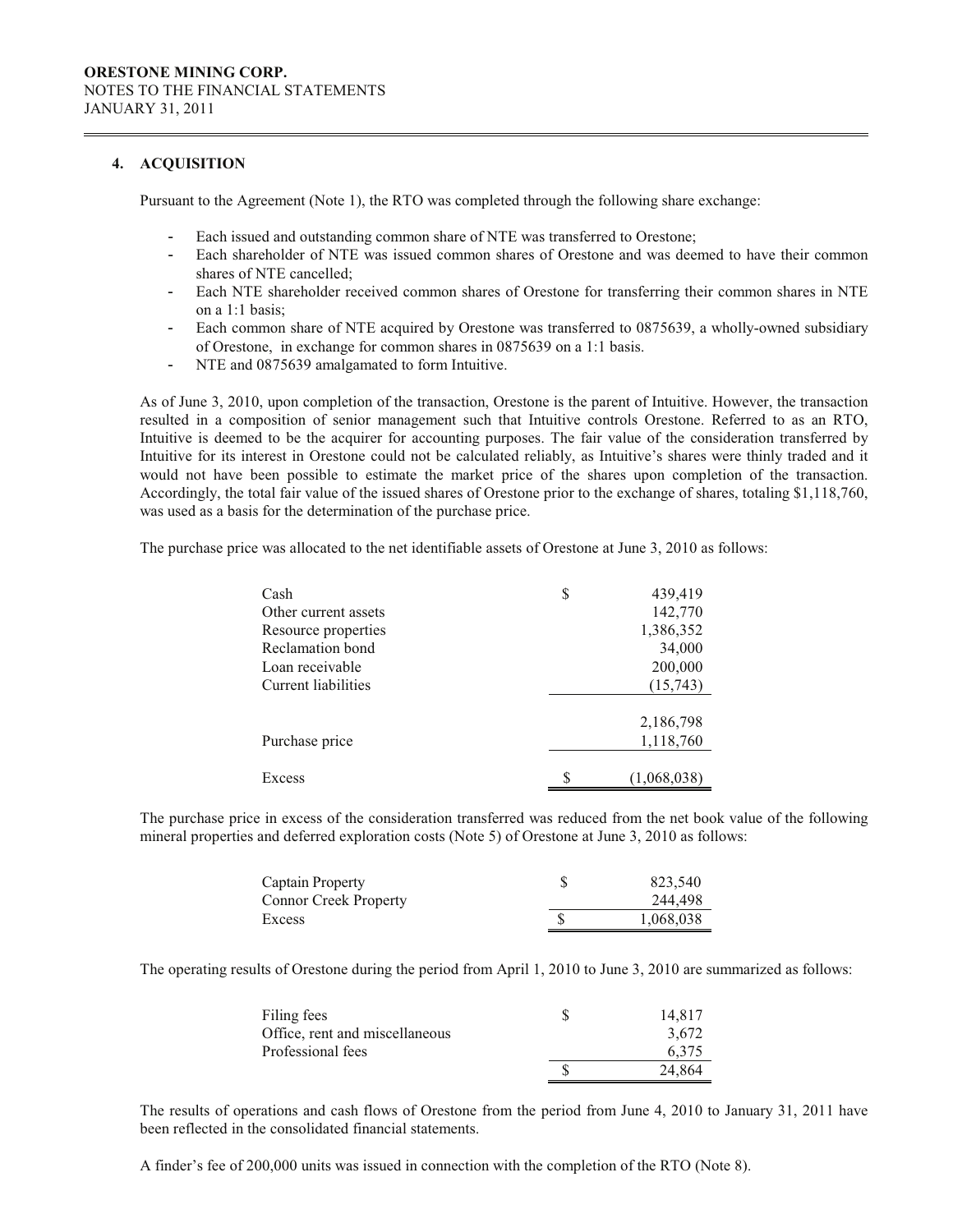### **5. MINERAL PROPERTIES AND DEFERRED EXPLORATION COSTS**

Title to mining properties involves certain inherent risks due to the difficulties of determining the validity of certain claims, as well as the potential for problems arising from the frequently ambiguous conveyance history characteristic of many mining properties. The Company has investigated title to its mineral properties and, to the best of its knowledge; titles to its properties are in good standing.

## **Todd Creek Property**

On April 3, 2008, the Company signed a property option agreement with Goldeye Explorations Limited ("Goldeye"), Polar Star Mining Corporation ("Polar"), and Geofine Exploration Consultants Ltd. ("Geofine") to acquire up to a 70% interest in certain claims comprising the Todd Creek Property located in the Skeena Mining Division in northwestern British Columbia.

In consideration, the Company made the following payments:

- \$40,000 and the issuance of 40,000 common shares (issued at a fair value of \$4,000) during the year ended January 31, 2009; and
- \$140,000 and the issuance of 130,000 common shares (issued at a fair value of \$6,500 during the year ended January 31, 2010,

To earn a 70% interest, the Company was required to incur an aggregate of \$5,000,000 in work expenditures over a 3 year period.

Alternatively, the Company had the option to earn a 51% interest (earned) in the Todd Creek Property by making the property payments above and incurring work expenditures of \$2,500,000 (incurred).

Upon earning this interest threshold, the property option agreement terminated and the Company, Goldeye, Polar and Geofine formed a Joint Venture (the "JV") on April 30, 2010. Pursuant to the JV agreement, the Company is the operator and holds a 51% interest in the JV and Polar Star and Goldeye each hold a 24.5% interest in the JV.

Upon production, the JV shall pay a royalty to Geofine Consultants Ltd. ("Geofine") of 2.5% of the NSR derived from operations on the property.

Commencing on or before November 30, 2010 and for each anniversary of that date until an NSR is derived from operations on the property, the JV will provide a payment to Geofine of \$25,000 (paid). Such payments will be considered as non-refundable advances on any NSR that Geofine shall be entitled to. The JV has the exclusive option to purchase the NSR for \$750,000 for each 0.5% of royalty interest held on the property.

The JV holds an option to acquire a 100% interest in the Kelly Funk Property, comprised of certain claims contiguous to the Todd Creek Property, pursuant to an option agreement dated August 19, 2008, and amended on October 22, 2010, between the Company, 802213 Alberta Ltd. ("802213") and Kelly Brent Funk.

In consideration, the JV will make payments totaling \$450,000 and issue a total of 350,000 shares as follows:

- Pay \$25,000 upon execution of the agreement (paid);
- Issue 25,000 common shares on or before October 31, 2008 (issued at a fair value of \$5,000);
- Pay \$40,000 (paid) and issue 40,000 common shares (issued at a fair value of \$2,000) on or before October 31, 2009;
- Pay \$75,000 (paid) and issue 50,000 common shares (issued by the Company at a fair value of \$3,500 of which \$1,715 was reimbursed in cash by the JV) on or before October 31, 2010;
- Pay \$75,000 and issue 60,000 common shares on or before October 31, 2011;
- Pay \$110,000 and issue 75,000 common shares on or before October 31, 2012; and
- Pay \$125,000 and issue 100,000 common shares on or before October 31, 2013.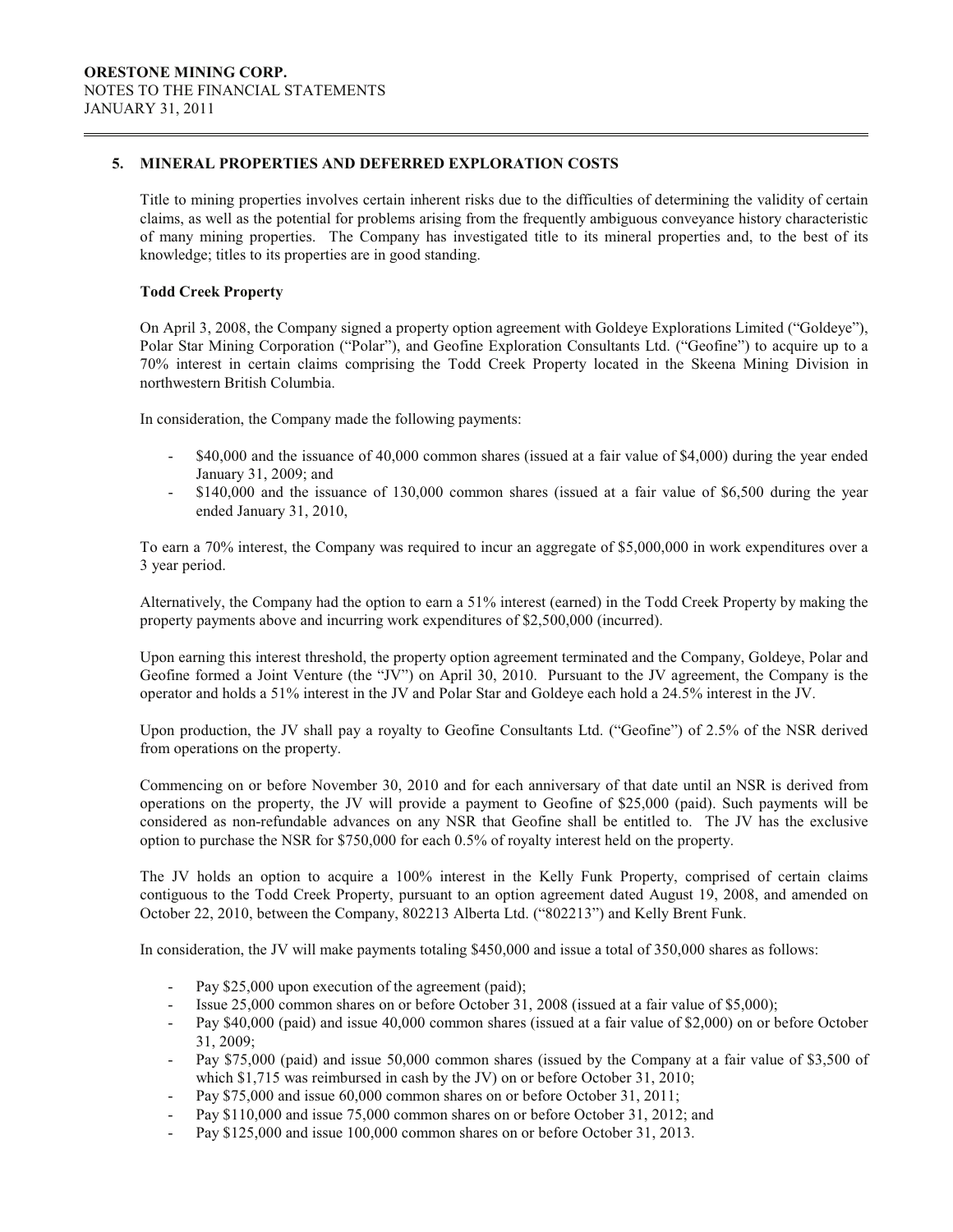### **5. MINERAL PROPERTIES AND DEFERRED EXPLORATION COSTS** (cont'd…)

### **Todd Creek Property** (cont'd…)

To January 31, 2010, the property option payments totaling \$72,000 on the Kelly Funk Property constituted work expenditures towards the Company's interest in the Todd Creek Property.

A 2.0% NSR will be granted to 802213 upon completion of the payments by the Company. The NSR may be purchased by the Company in 0.5% increments for \$750,000 in the 4 year period following the granting of the NSR.

As at January 31, 2011, recorded in deposits is \$17,500 (January 31, 2010 - \$17,500) held by Geofine, which has been used towards the posting of a reclamation bond with the Ministry of Energy, Mines and Petroleum Resources of British Columbia to guarantee reclamation of the environment on the Todd Creek Property.

As at January 31, 2011, included in receivables is \$46,897(January 31, 2010 - \$Nil) due from the JV. At January 31, 2011, included in mineral tax credit recoverable is \$73,582 (January 31, 2010 - \$28,582) relating to the Todd Creek Property.

### **Captain Property**

During the year ended January 31, 2011, through the RTO with Orestone, the Company acquired a 100% interest in certain mineral claims comprising the Captain Property located near Fort St. James, British Columbia. Orestone had previously incurred \$81,109 in acquisition costs, \$978,129 in deferred exploration costs and capitalized \$9,747 in future income taxes, totaling a net book value of \$1,068,985. Pursuant to the RTO, the Company applied \$823,540 of the excess purchase price (Note 4) and \$64,484 related to future income taxes (Note 10) to the net book value of the Captain Property. The Company's net book value, therefore, was \$180,961.

During the year ended January 31, 2011, the Company incurred an additional \$15,455 in acquisition and staking costs, \$48,531 in deferred exploration costs. At January 31, 2011, included in mineral tax credit recoverable is \$2,500 relating to the Captain Property.

Orestone had previously posted a \$34,000 reclamation bonds to the Ministry of Energy, Mines and Petroleum Resources of British Columbia to guarantee reclamation of the environment on the Captain Property, of which \$5,000 was refunded to the Company during the year ended January 31, 2011.

### **Connor Creek Property**

During the year ended January 31, 2011, by way of completion of the RTO, the Company acquired an option to earn a 60% interest in certain mineral claims comprising the Connor Creek Property located in the Nelson Mining Division, British Columbia. Orestone had previously incurred \$20,466 in acquisition costs and \$296,901 in deferred exploration costs, totaling a net book value of \$317,367. Pursuant to the RTO, the Company applied \$244,498 of the excess purchase price (Note 4) and \$20,364 related to future income taxes (Note 10) to the net book value of the Conner Creek Property. The Company's net book value, therefore, was \$52,505.

Pursuant to the option agreement, the Company assumed the following consideration for the Connor Creek Property:

- By November 10, 2010, 150,000 shares (issued at a fair value of \$10,500) and \$150,000 in work expenditures (completed by Orestone);
- By November 10, 2011, 150,000 shares and \$200,000 in work expenditures;
- By November 10, 2012, 150,000 shares and \$250,000 in work expenditures;
- By November 10, 2013, 150,000 shares and \$400,000 in work expenditures.

During the year ended January 31, 2011, the Company incurred an additional \$119 in deferred exploration costs.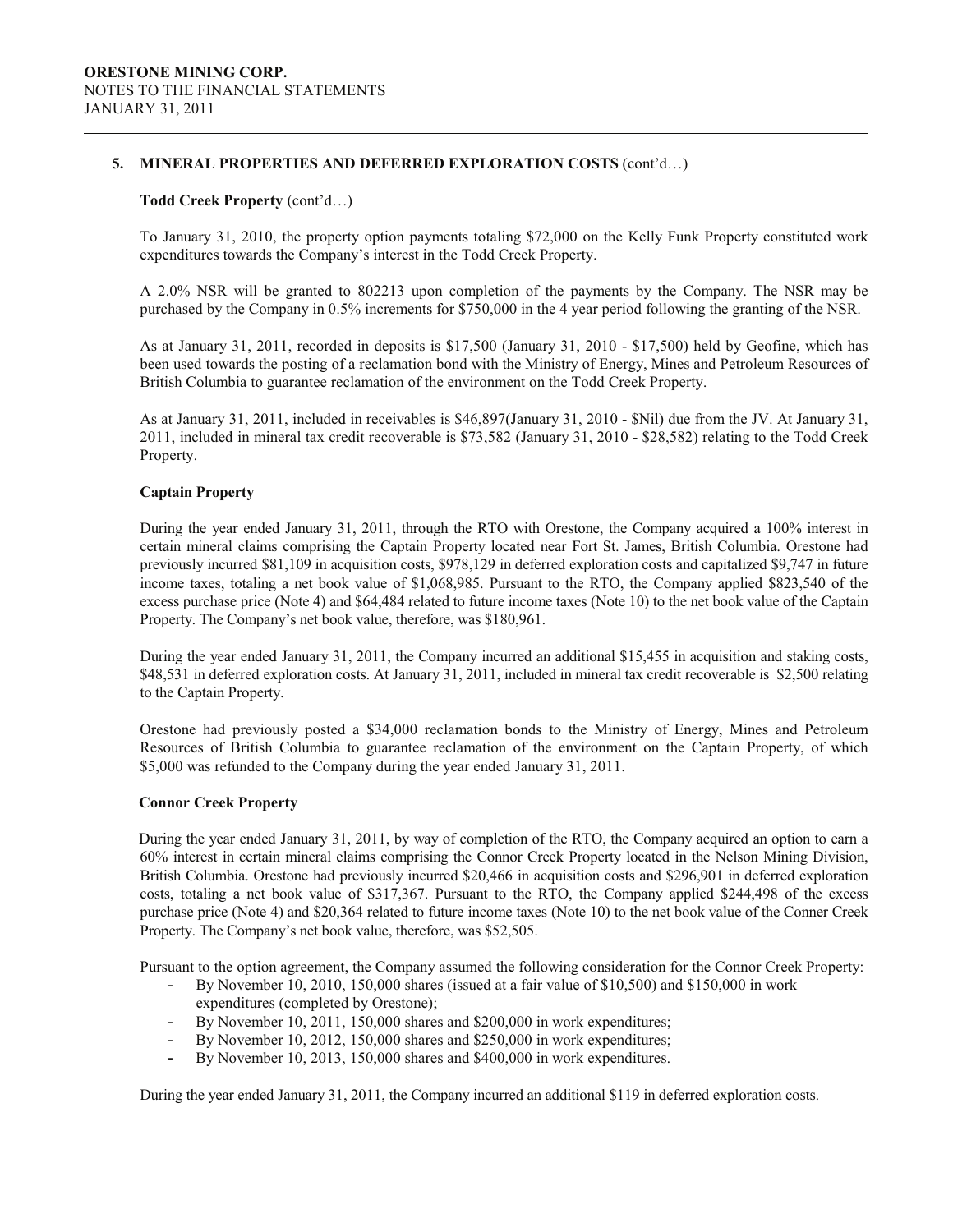# **5. MINERAL PROPERTIES AND DEFERRED EXPLORATION COSTS** (cont'd…)

To January 31, 2011, the Company has incurred the following on acquisition and deferred exploration costs:

|                                         |                                                                       | 2009                     |             | Additions                |              | 2010          | Additions                |             | 2011       |
|-----------------------------------------|-----------------------------------------------------------------------|--------------------------|-------------|--------------------------|--------------|---------------|--------------------------|-------------|------------|
|                                         |                                                                       |                          |             |                          |              |               |                          |             |            |
| <b>Todd Creek Property</b>              |                                                                       |                          |             |                          |              |               |                          |             |            |
|                                         |                                                                       |                          |             |                          |              |               |                          |             |            |
| <b>Acquisition costs</b>                | \$                                                                    | 44,000                   | \$          | 146,500                  |              | \$<br>190,500 | \$<br>52,785             | \$          | 243,285    |
| <b>Deferred</b><br>exploration          |                                                                       |                          |             |                          |              |               |                          |             |            |
| costs                                   |                                                                       |                          |             |                          |              |               |                          |             |            |
| Aircraft                                |                                                                       | 626,189                  |             |                          |              | 626,189       |                          |             | 626,189    |
| Assays                                  |                                                                       | 94,215                   |             | 90,963                   |              | 185,178       | 5,048                    |             | 190,226    |
| Camp                                    |                                                                       | 237,807                  |             |                          |              | 237,807       |                          |             | 237,807    |
| Geological<br>consulting                |                                                                       | 237,572                  |             |                          |              | 237,572       | 19,849                   |             | 257,421    |
| (Note 7)                                |                                                                       |                          |             |                          |              |               |                          |             |            |
| Drilling                                |                                                                       | 312,864                  |             |                          |              | 312,864       | $\overline{\phantom{a}}$ |             | 312,864    |
| Field                                   |                                                                       | 197,555                  |             | 33,418                   |              | 230,973       | 3,496                    |             | 234,469    |
| Geophysical                             |                                                                       | 79,296                   |             |                          |              | 79,296        | 201,030                  |             | 280,326    |
| Other                                   |                                                                       | 30,000                   |             | 42,000                   |              | 72,000        | 17,682                   |             | 89,682     |
| Professional                            |                                                                       | 19,182                   |             | 16,955                   |              | 36,137        | 22,286                   |             | 58,423     |
| Salaries and wages                      |                                                                       | 410,555                  |             |                          |              | 410,555       |                          |             | 410,555    |
|                                         |                                                                       | 2,245,235                |             | 183,336                  |              | 2,428,571     | 269,392                  |             | 2,697,963  |
| Mining exploration tax<br>credit        |                                                                       | (444, 394)               |             | (28, 582)                |              | (472, 976)    | (45,000)                 |             | (517, 976) |
|                                         |                                                                       | 1,844,841                |             | 301,254                  |              | 2,146,095     | 277,177                  |             | 2,423,272  |
| <b>Captain Property</b>                 |                                                                       |                          |             |                          |              |               |                          |             |            |
|                                         |                                                                       |                          |             |                          |              |               |                          |             |            |
| <b>Acquisition costs</b>                |                                                                       |                          |             |                          |              |               | 196,416                  |             | 196,416    |
| <b>Deferred</b><br>exploration          |                                                                       |                          |             |                          |              |               |                          |             |            |
| costs                                   |                                                                       |                          |             |                          |              |               |                          |             |            |
| Assays                                  |                                                                       |                          |             |                          |              |               | 11,582                   |             | 11,582     |
| Geological                              |                                                                       |                          |             |                          |              |               | 36,074                   |             | 36,074     |
| Other                                   |                                                                       |                          |             |                          |              |               | 875                      |             | 875        |
|                                         |                                                                       |                          |             |                          |              |               |                          |             |            |
|                                         |                                                                       | $\overline{\phantom{a}}$ |             | $\overline{\phantom{a}}$ |              |               | 48,531                   |             | 48,531     |
| Mining exploration tax                  |                                                                       |                          |             |                          |              |               |                          |             |            |
| credit                                  |                                                                       |                          |             |                          |              |               | (2,500)                  |             | (2,500)    |
|                                         |                                                                       |                          |             |                          |              |               |                          |             |            |
|                                         |                                                                       |                          |             |                          |              |               | 242,447                  |             | 242,447    |
|                                         |                                                                       |                          |             |                          |              |               |                          |             |            |
| <b>Connor Creek Property</b>            |                                                                       |                          |             |                          |              |               |                          |             |            |
|                                         |                                                                       |                          |             |                          |              |               |                          |             | 63,005     |
| <b>Acquisition costs</b>                |                                                                       |                          |             |                          |              |               | 63,005                   |             |            |
| <b>Deferred</b><br>exploration<br>costs |                                                                       |                          |             |                          |              |               |                          |             |            |
| Other                                   |                                                                       |                          |             |                          |              |               | 119                      |             | 119        |
|                                         |                                                                       |                          |             |                          |              |               | 63,124                   |             | 63,124     |
|                                         |                                                                       |                          |             |                          |              |               |                          |             |            |
| <b>Total</b>                            | $\mathbb{S}% _{t}\left( t\right) \equiv\mathbb{S}_{t}\left( t\right)$ | 1,844,841                | $\mathbb S$ | 301,254                  | $\mathbb{S}$ | 2,146,095     | \$<br>582,748            | $\mathbb S$ | 2,728,843  |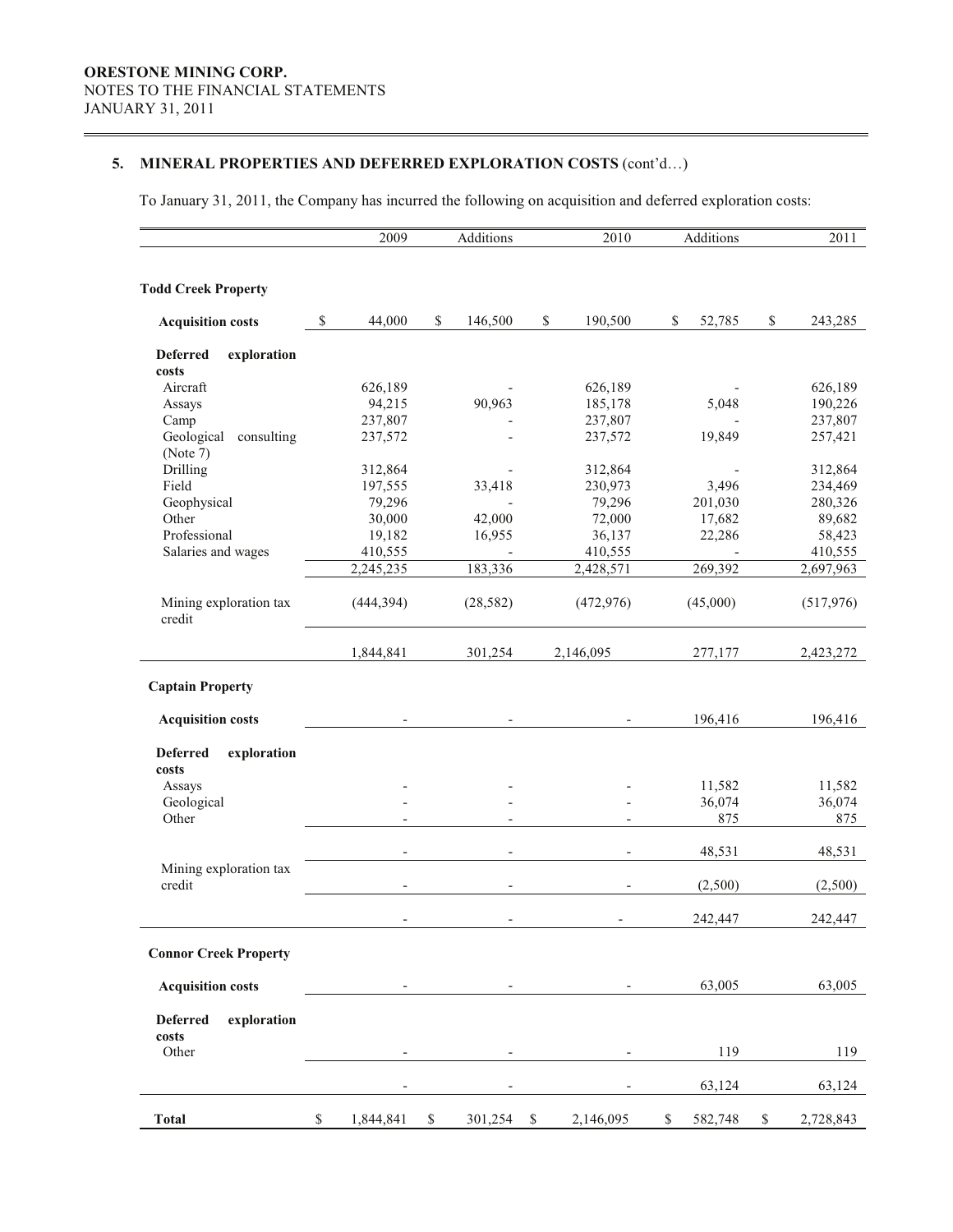### **6. LOANS PAYABLE**

During the year ended January 31, 2010, Orestone had loaned the Company \$200,000. The loan bore interest at the rate of 10% per annum. As of January 31, 2010, interest of \$3,333 was accrued on the loan and recorded in accounts payable and accrued liabilities. Pursuant to the completion of the RTO, this intercompany account was eliminated upon consolidation.

During the year ended January 31, 2009, the Company had received a \$25,000 loan from an arms-length party. This amount is unsecured, non-interest bearing and has no fixed terms of repayment. During the year ended January 31, 2011, this loan was settled by the issuance of 250,000 common shares at a fair value of \$7,500 (Note 8), resulting in a gain on settlement of debt of \$17,500.

### **7. RELATED PARTY TRANSACTIONS**

During the year ended January 31, 2011, the Company:

- incurred management fees of \$109,238 (2010 \$4,628) to directors and officers of the Company;
- incurred consulting fees of \$44,934 (2010 \$Nil) to a director and an officer of the Company;
- incurred geological consulting fees of \$57,279 (2010 \$Nil) to a director and a former director of the Company.

As at January 31, 2011 \$178,070 (January 31, 2010 - \$Nil) was owing to directors and officers of the Company. This amount is non-interest bearing and has no fixed terms of repayment.

These transactions are in the normal course of operations and are measured at the exchange amount, which is the amount of consideration established and agreed to by the related parties.

### **8. SHARE CAPITAL**

Authorized: Unlimited number of common shares without par value.

### **2011**

On June 3, 2010, the Company issued 200,000 units at a fair value of \$10,000 as a finder's fee, pursuant to the RTO (Note 4). Each unit consists of one common share and one share purchase warrant. Each warrant entitles the holder to purchase one common share of the Company at \$0.15 per share for a period of 2 years. The warrants were allocated a fair value of \$5,270 using the Black Scholes Option Pricing Model and have been recorded as share issuance cost. The assumptions used to value these warrants were: risk-free interest rate: 1.78%; expected life of warrants: 2 years; annualized volatility: 161% and dividend yield: 0%.

On August 12, 2010, the Company issued 250,000 common shares at a fair value of \$7,500 for settlement of a loan payable (Note 6).

On October 27, 2010, the Company issued 50,000 common shares at a fair value of \$3,500 pursuant to a mineral property option agreement for the Kelly Funk Property (Note 5).

On November 9, 2010, the Company issued 150,000 common shares at a fair value of \$10,500 pursuant to a mineral property option agreement for the Connor Creek property (Note 5).

#### **2010**

On March 17, 2009, the Company completed a private placement of 190,000 common shares at a price of \$0.08 per share for proceeds of \$15,200 of which \$15,200 was recorded in subscriptions received in advance at January 31, 2009.

On April 2, 2009, the Company issued 843,750 common shares at a fair value of \$168,750 for finder's fees for private placements completed during the year ended January 31, 2009.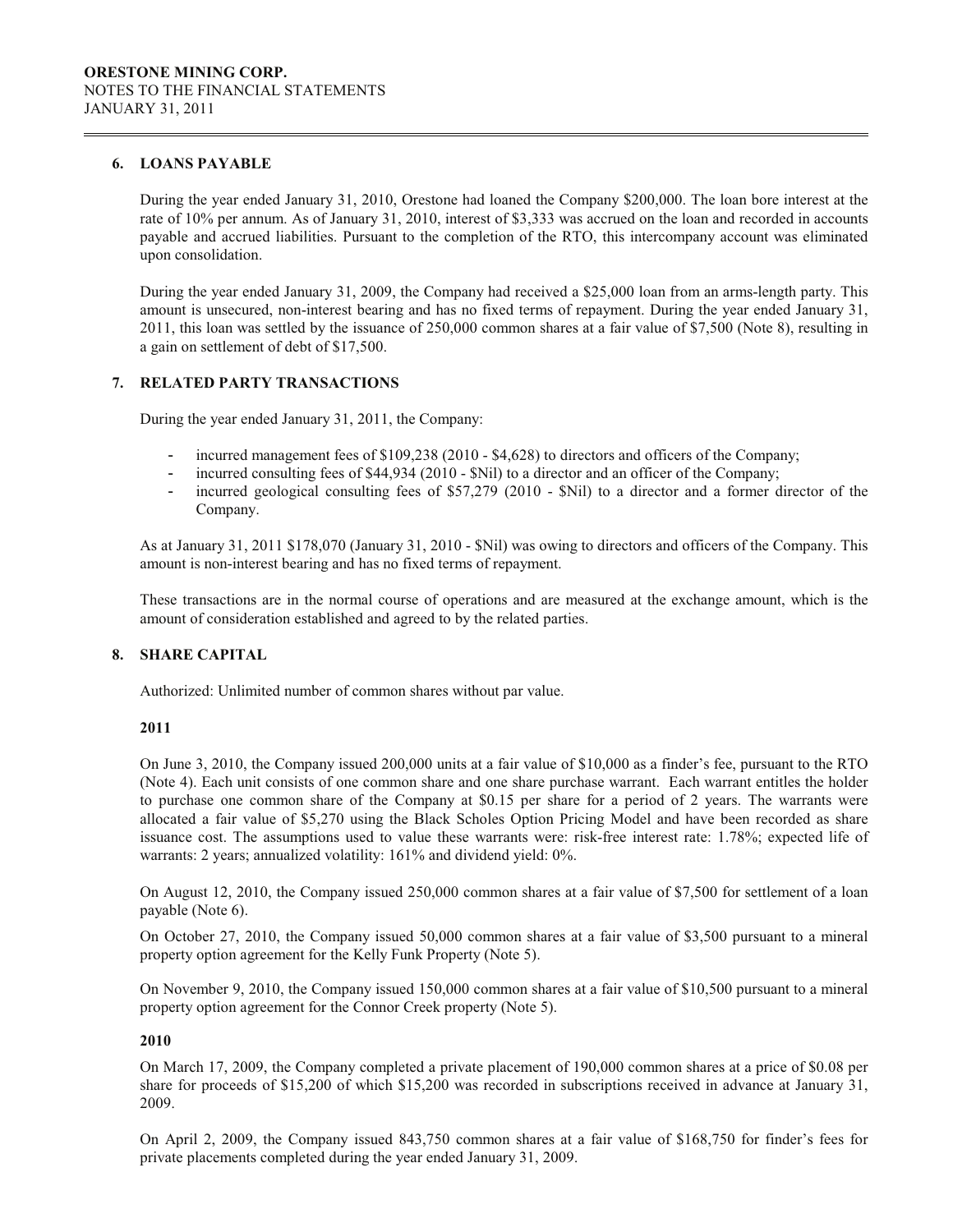### **8. SHARE CAPITAL** (cont'd…)

### **2010** (cont'd…)

On November 12, 2009, the Company completed a private placement of 4,000,000 common shares at a price of \$0.05 per share for proceeds of \$200,000. The Company issued 400,000 common shares at a fair value of \$20,000 as a finder's fee in relation to the private placement.

On January 15, 2010, the Company completed a private placement of 600,000 common shares at a price of \$0.05 per share for proceeds of \$30,000. The Company issued 60,000 common shares as at a fair value of \$3,000 as a finder's fee in relation to the private placement.

On January 15, 2010, the Company completed a private placement of 30,920 common shares at a price of \$0.08 per share for proceeds of \$2,474.

On March 30, 2009, the Company issued 312,500 common shares at a price of \$0.08 per share as a termination fee for an exploration drilling agreement.

During the year ended January 31, 2010, the Company issued 170,000 common shares at a fair value of \$8,500 pursuant to a mineral property agreement for the Todd Creek Property.

During the year ended January 31, 2010, the Company issued 3,428,611 common shares to settle debt of \$274,288, of which 789,043 common shares were issued at a fair value of \$63,123 to settle amounts due to related parties and 2,639,568 common shares were issued at a fair value of \$211,165 to settle accounts payable and accrued liabilities.

#### **Warrants**

| Number    | <b>Exercise Price</b> | Expiry Date       |  |
|-----------|-----------------------|-------------------|--|
| 3,650,400 | \$0.15                | December 18, 2011 |  |
| 200,000   | \$0.15                | June 3, 2012      |  |
| 3,850,000 |                       |                   |  |

As of January 31, 2011 the Company has the following warrants outstanding:

The weighted average exercise price is \$0.15 and the weighted average remaining contractual life is 0.90 years.

#### **Stock options**

The Company has adopted an incentive stock option plan, which provides that the Board of Directors of the Company may from time to time, in its discretion, and in accordance with the Exchange requirements, grant to directors, officers, employees and technical consultants to the Company, non-transferable options to purchase common shares, provided that the number of common shares reserved for issuance will not exceed 10% of the common shares to be outstanding at closing. Such options will be exercisable for a period of up to 5 years from the date of grant. In connection with the foregoing, the number of common shares reserved for issuance to any individual director or officer will not exceed 5% of the issued and outstanding common shares and the number of common shares reserved for issuance to all technical consultants will not exceed 2% of the issued and outstanding common shares.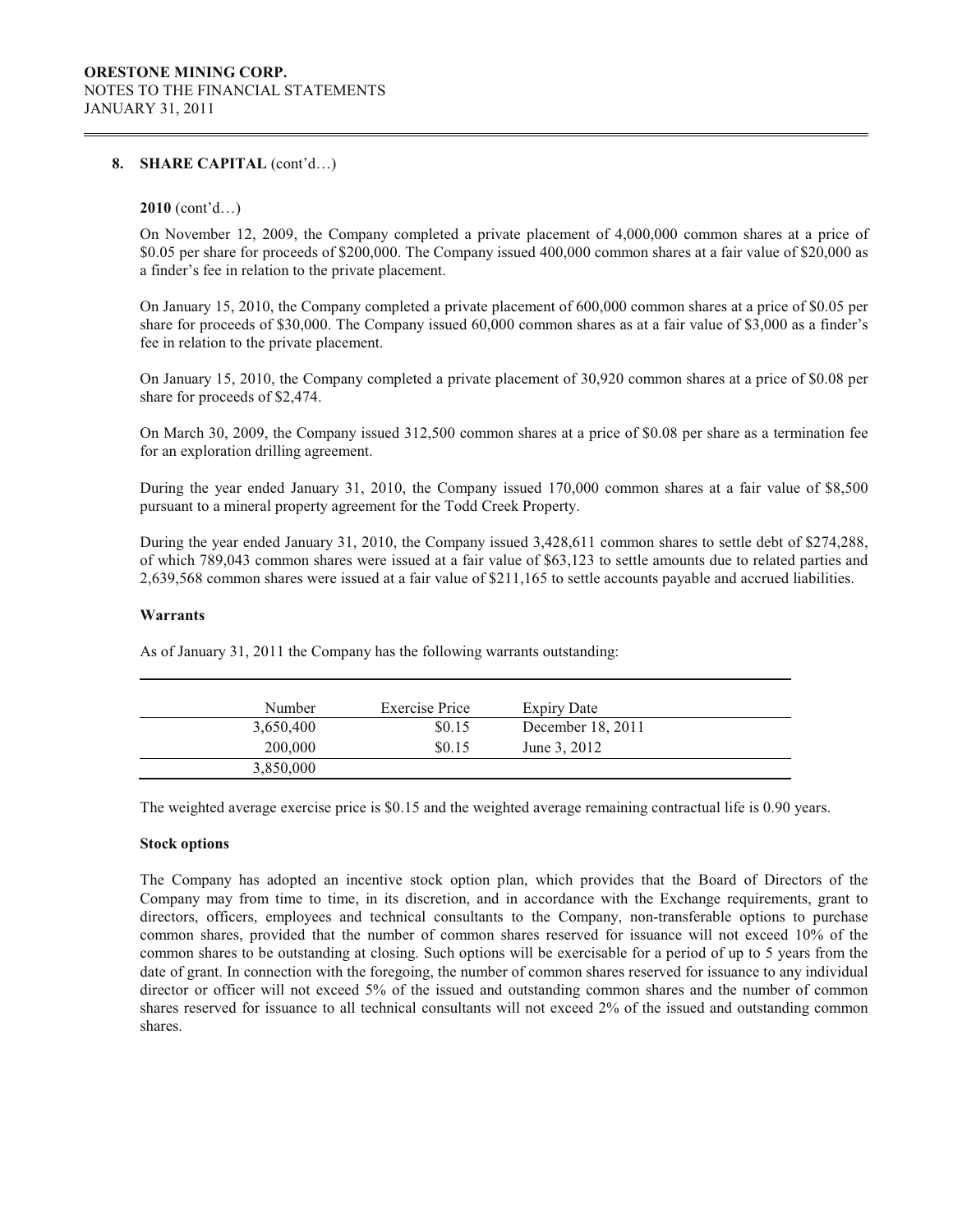### 8. **SHARE CAPITAL** (cont'd...)

### **Stock options** (cont'd…)

As of January 31, 2011 the Company has the following stock options outstanding:

| Number of Options | <b>Exercise Price</b> | <b>Expiry Date</b> |  |
|-------------------|-----------------------|--------------------|--|
| 1,250,000         | \$0.20                | March 7, 2013      |  |
| 500,000           | \$0.15                | January 12, 2015   |  |
| 1,750,000         |                       |                    |  |

The weighted average exerciser price is \$0.19 and the weighted average remaining contractual life is 2.63 years.

# **Escrow shares**

6,500,000 common shares were held in escrow and are to be released from escrow as follows: 10% upon the issuance of notice of listing of the common shares for trading by the Exchange, and the remainder in six equal tranches of 15% every nine months thereafter for a period of 36 months.

As of January 31, 2011, 975,000 common shares are held in escrow, which were released subsequent to January 31, 2011.

# **9. SUPPLEMENTAL DISCLOSURES WITH RESPECT TO CASH FLOWS**

Significant non-cash transactions were as follows:

|                                                                              |   | 2011      |   | 2010    |
|------------------------------------------------------------------------------|---|-----------|---|---------|
|                                                                              |   |           |   |         |
| Reallocation of deposit to mineral properties and deferred exploration costs | S | 63,548    | S |         |
| Deferred exploration costs in accounts payable and accrued liabilities       |   | 51,676    |   | 26,213  |
| Deferred exploration costs in due to related parties                         |   | 58,515    |   |         |
| Shares issued on property acquisitions                                       |   | 14,000    |   | 8,500   |
| Shares issued on settlement of loan payable                                  |   | 7,500     |   |         |
| Reallocation of subscriptions received in advance to share capital           |   |           |   | 15,200  |
| Shares issued on settlement of debt                                          |   |           |   | 274,288 |
| Shares issued to settle obligation to issue shares for finder's fees         |   |           |   | 168,750 |
| Shares issued for finders' fees                                              |   | 10,000    |   | 23,000  |
| Fair value of finders' warrants                                              |   | 5,270     |   |         |
| Shares issued on RTO                                                         |   | 1,118,760 |   |         |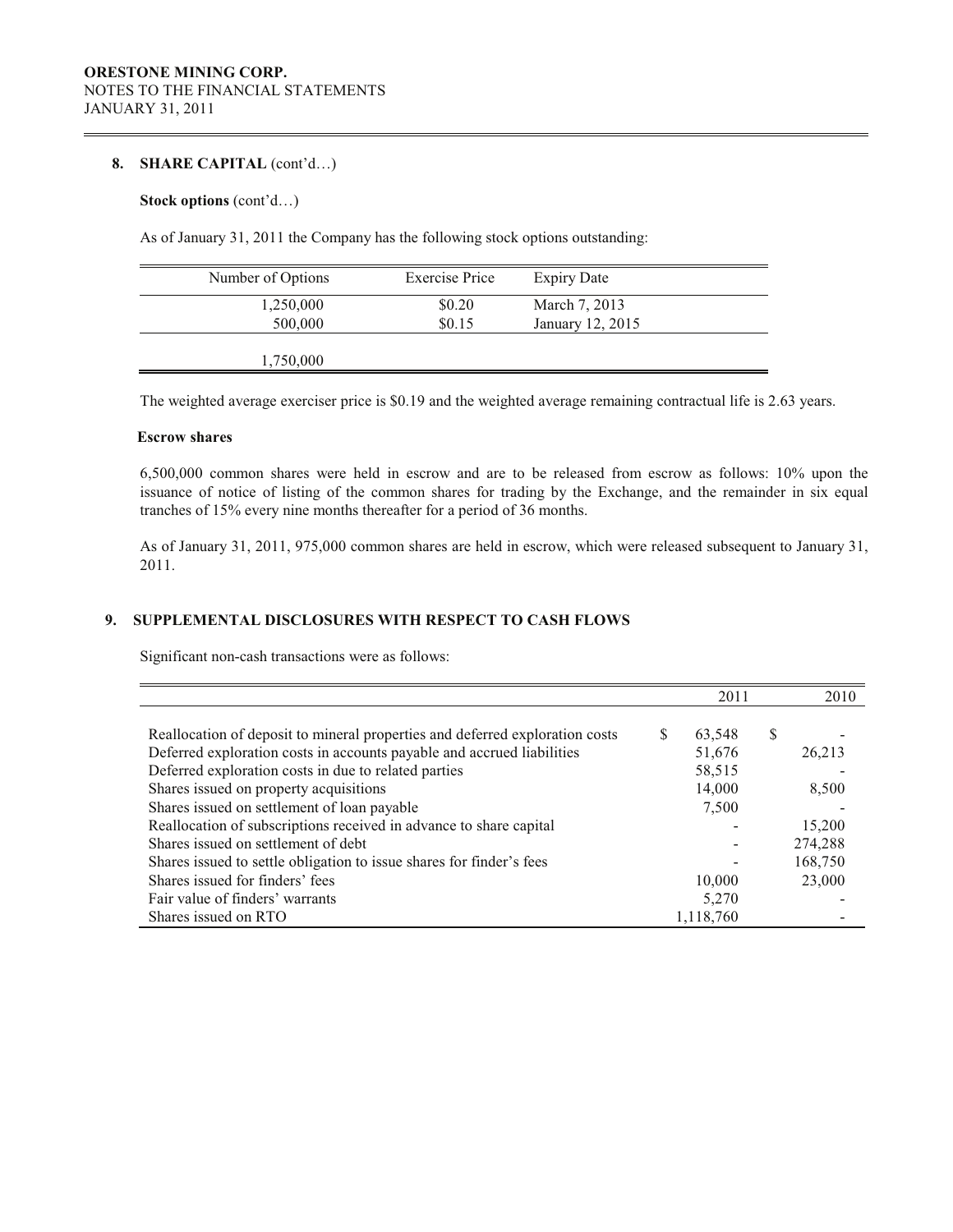### **10. INCOME TAXES**

|                                                        |                        | 2011<br>2010        |
|--------------------------------------------------------|------------------------|---------------------|
| Loss before income tax                                 | (461,765)<br>S         | (161, 438)<br>S.    |
| Corporate tax rate                                     | 28.50%                 | 29.88%              |
| Future income tax recovery<br>True up of FIT assets    | (131,603)<br>(240,958) | (48, 247)           |
| Share issuance costs<br>Changes in valuation allowance | 411,656                | (47, 938)<br>84,130 |
| Tax rate change                                        | 45,753                 | 12,055              |
| Future income tax expense                              | 84,848                 | \$                  |

The future income tax expense of \$84,848 arising from goodwill upon completion of the RTO is the difference between the allocated fair value and the tax base of the assets acquired. The following amounts were reduced from the net book value of the mineral properties and deferred exploration costs (Note 5) of Orestone at June 3, 2010:

| Captain Property             | 64.484 |
|------------------------------|--------|
| <b>Connor Creek Property</b> | 20,364 |
| Excess                       | 84,848 |

The actual income tax provisions differ from the expected amounts calculated by applying the Canadian combined federal and provincial corporate income tax rates to the Company's loss before income taxes.

The significant components of the Company's future income taxes assets are as follows:

|                      | 2011                 | 2010          |
|----------------------|----------------------|---------------|
| Non-capital losses   | \$<br>438,928        | 142,290<br>\$ |
| Resource properties  | 91,078               | 6,250         |
| Share issuance costs | 68,100               | 38,350        |
| Equipment            | 6,187                | 5,767         |
|                      | 604,313              | 192,657       |
| Valuation allowance  | (604,313)            | (192, 657)    |
|                      |                      |               |
| Net future tax asset | \$<br>$\blacksquare$ | \$            |

As at January 31, 2011, the Company has remaining non-capital losses of approximately \$1,755,000 (2010 - \$569,000) which may be available to offset future income for income tax purposes which expire commencing in 2029. Due to the uncertainty of realization of these loss carryforwards, the benefit is not reflected in the financial statements as the Company has provided a full valuation allowance for the potential future tax assets resulting from these loss carryforwards.

#### **11. FINANCIAL INSTRUMENTS AND RISK MANAGEMENT**

The Company's financial instruments consist of cash, receivables, mineral tax credit recoverable, loans payable, accounts payable and due to related parties. The carrying value of these financial instruments approximates their fair value and are measured based on Level 1 of the fair value hierarchy. The Company's financial instruments are exposed to certain financial risks, including currency risk, credit risk, liquidity risk and interest risk.

#### *Management of Financial Risk*

The Company's financial instruments are exposed to certain financial risks, which include credit risk, interest rate risk, liquidity risk, and market risk.